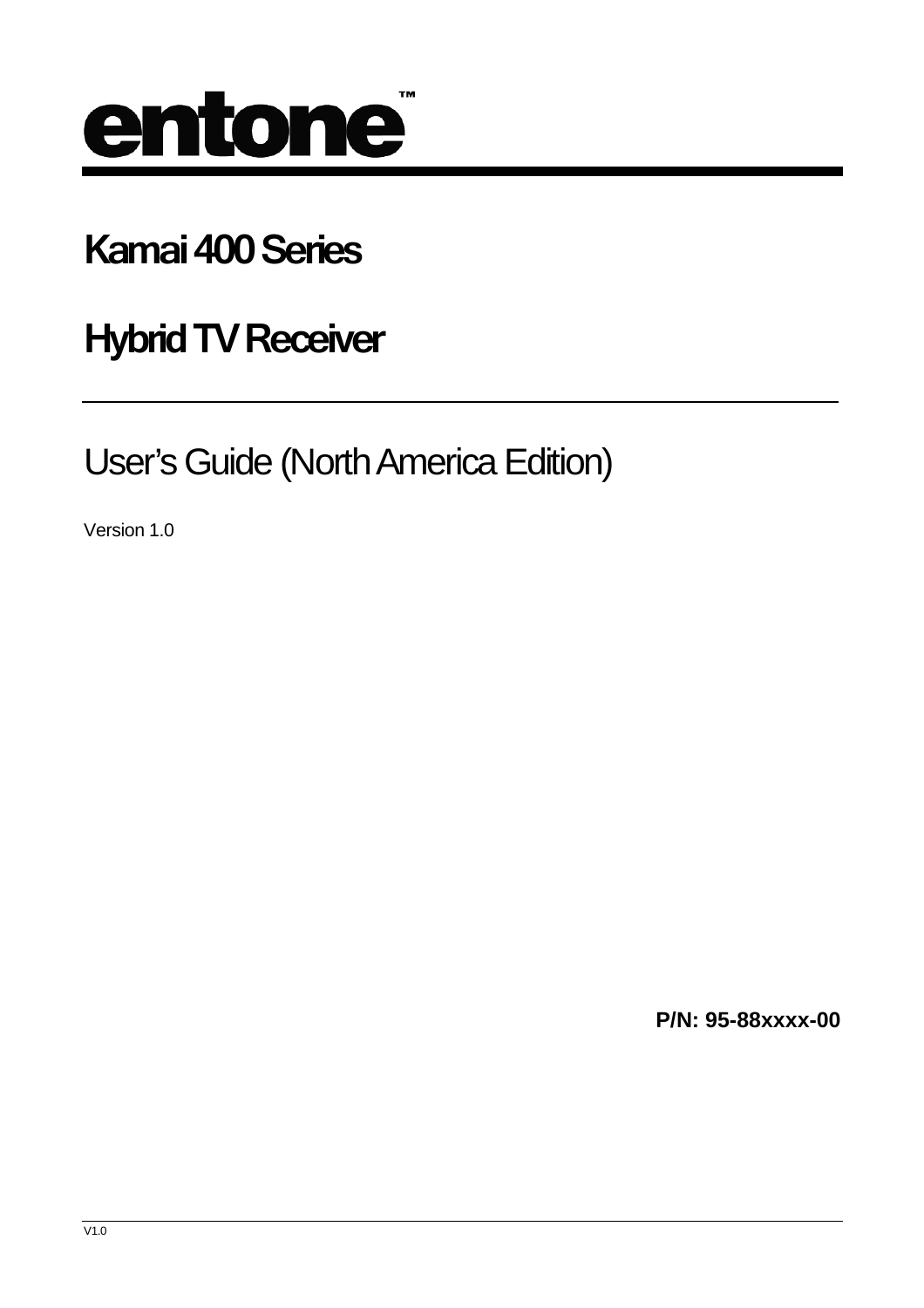#### **COPYRIGHT**

©2011 Entone, Inc. All rights reserved. This document contains proprietary information protected by copyright. No part of this publication may be reproduced, stored in a retrieval system, or transmitted in any form or by any means, electronic, mechanical, photocopying, recording or otherwise, without the prior written consent of Entone, Inc., 20863 Stevens, Creek Blvd, Suite 300, Cupertino, CA 95014, U.S.A.

#### **DISCLAIMER**

IF THIS PRODUCT DIRECTS YOU TO COPY MATERIALS, YOU MUST HAVE PERMISSION FROM THE COPYRIGHT OWNER OF THE MATERIALS TO AVOID VIOLATING THE LAW WHICH COULD RESULT IN DAMAGES OR OTHER REMEDIES.

#### **TRADEMARKS**

Entone and the tagline "Connecting the Home" are trademarks of Entone, Inc. All other trademarks or registered trademarks belong to their respective owners.

#### **CHANGES**

The material in this document is for information only and is subject to change without notice. While reasonable efforts have been made in the preparation of this document to assure its accuracy, Entone, Inc. assumes no liability resulting from the use of the information contained herein.

Entone, Inc. reserves the right to make changes in the product design without reservation and without notification to its users.

#### **P/N: 95-88xxxx-00**

#### **CUSTOMER SUPPORT AND CONTACT INFORMATION**

For Customer Support please call: 408-861-1400

#### **Customer Contact Information:**

Entone, Inc. 20863 Stevens Creek Blvd Suite 300 Cupertino, CA 95014 U.S.A. Tel: 408-861-1400 **www.entone.com**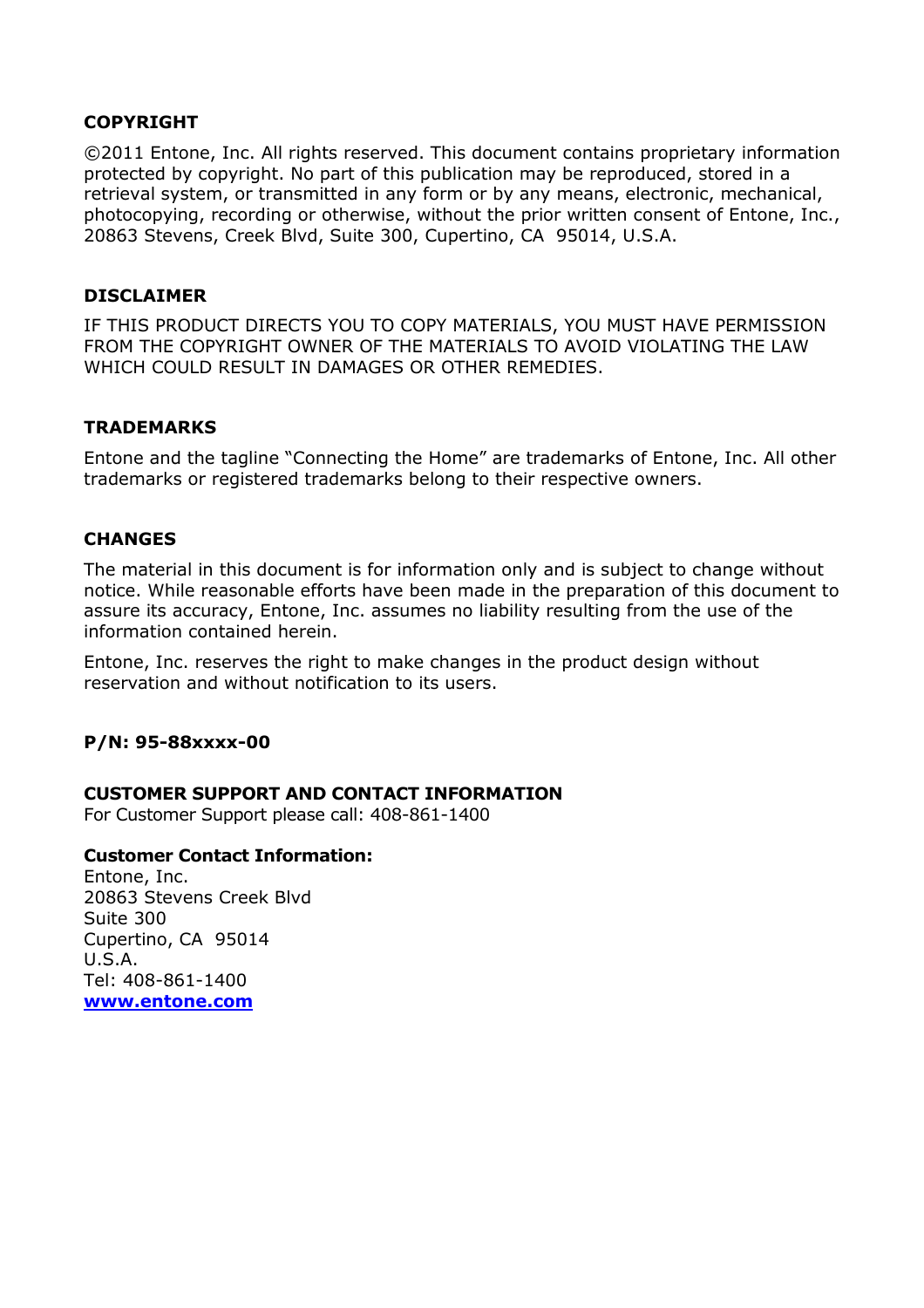# **Table of Contents**

| $\mathbf{1}$   |  |  |
|----------------|--|--|
| $2^{\circ}$    |  |  |
| 3              |  |  |
| $\overline{4}$ |  |  |
| 5              |  |  |
| 6              |  |  |
| $\overline{7}$ |  |  |
| 8              |  |  |
| 9              |  |  |
| 10             |  |  |
|                |  |  |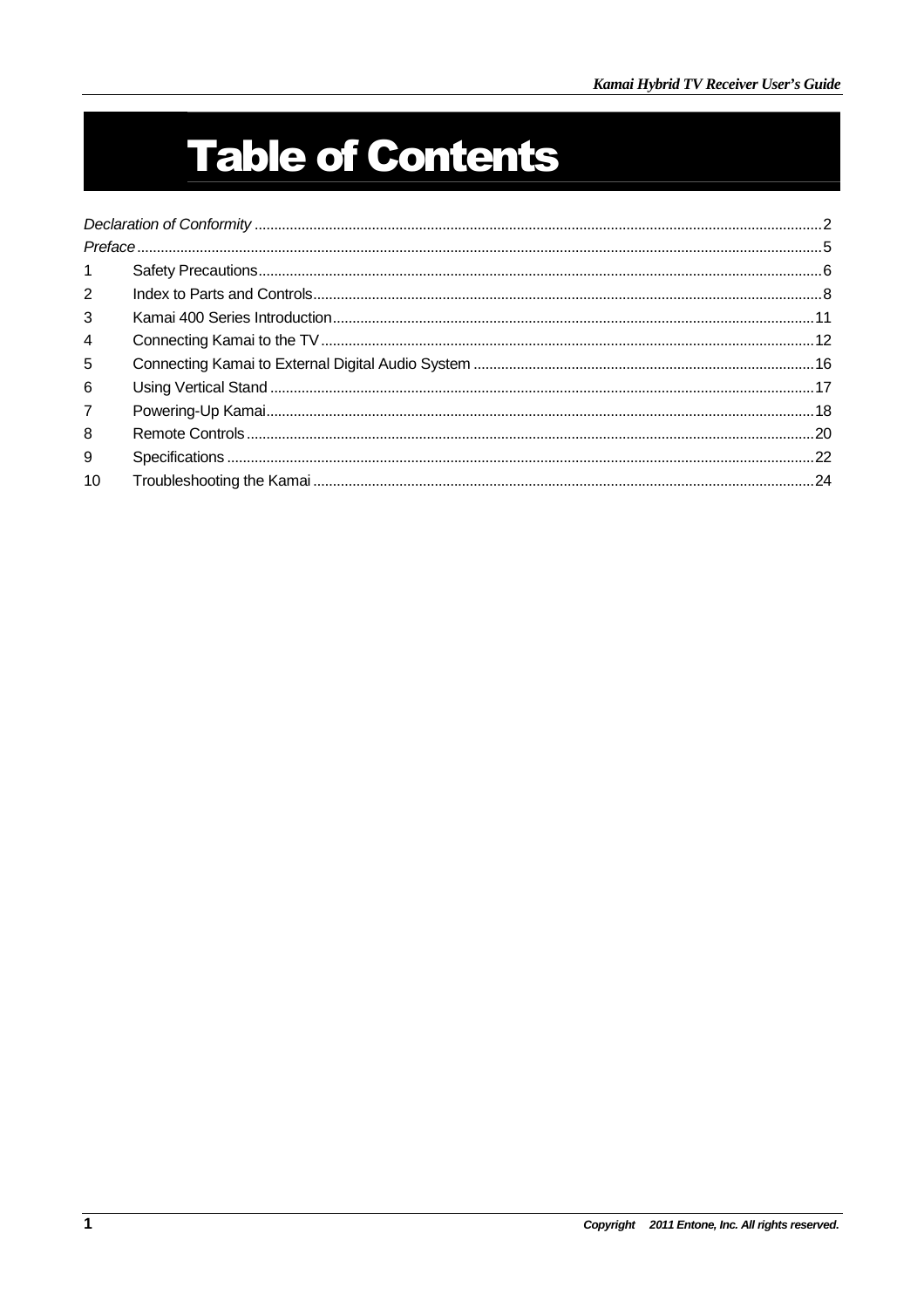## Declaration of Conformity

| To ensure proper use of this product, please read this manual carefully<br>and retain it for future reference. Should the unit require maintenance,<br>contact an authorized service location.                                                                                                                                                                                                                                                                                                                                                                                                                                                                                                                                                                                                                                     |
|------------------------------------------------------------------------------------------------------------------------------------------------------------------------------------------------------------------------------------------------------------------------------------------------------------------------------------------------------------------------------------------------------------------------------------------------------------------------------------------------------------------------------------------------------------------------------------------------------------------------------------------------------------------------------------------------------------------------------------------------------------------------------------------------------------------------------------|
| <b>WARNING:</b> This symbol indicates the presence of exposed dangerous<br>voltage within the product's enclosure that constitutes a risk of electric<br>shock. Do not open the product's case.                                                                                                                                                                                                                                                                                                                                                                                                                                                                                                                                                                                                                                    |
| <b>CAUTION:</b> This symbol indicates you must take care; there is risk of<br>damage to the equipment or to yourself.                                                                                                                                                                                                                                                                                                                                                                                                                                                                                                                                                                                                                                                                                                              |
|                                                                                                                                                                                                                                                                                                                                                                                                                                                                                                                                                                                                                                                                                                                                                                                                                                    |
| To prevent fire or shock hazard, do not expose this product to rain or<br>moisture. To reduce the risk of electric shock, DO NOT remove the cover<br>or back. No user serviceable parts are inside. For servicing refer to<br>qualified personnel.                                                                                                                                                                                                                                                                                                                                                                                                                                                                                                                                                                                 |
| <b>Declaration of Conformity (United States Only)</b>                                                                                                                                                                                                                                                                                                                                                                                                                                                                                                                                                                                                                                                                                                                                                                              |
| <b>Federal Communication Commission Interference Statement</b>                                                                                                                                                                                                                                                                                                                                                                                                                                                                                                                                                                                                                                                                                                                                                                     |
| This equipment has been tested and found to comply with the limits for a Class B digital device,<br>pursuant to Part 15 of the FCC Rules. These limits are designed to provide reasonable<br>protection against harmful interference in a residential installation. This equipment generates,<br>uses and can radiate radio frequency energy and, if not installed and used in accordance with<br>the instructions, may cause harmful interference to radio communications. However, there is<br>no guarantee that interference will not occur in a particular installation. If this equipment does<br>cause harmful interference to radio or television reception, which can be determined by turning<br>the equipment off and on, the user is encouraged to try to correct the interference by one of the<br>following measures: |
| Reorient or relocate the receiving antenna.                                                                                                                                                                                                                                                                                                                                                                                                                                                                                                                                                                                                                                                                                                                                                                                        |
| Increase the separation between the equipment and receiver.<br>Connect the equipment into an outlet on a circuit different from that<br>to which the receiver is connected.                                                                                                                                                                                                                                                                                                                                                                                                                                                                                                                                                                                                                                                        |
| Consult the dealer or an experienced radio/TV technician for help.<br>This device complies with Part 15 of the FCC Rules. Operation is subject to the following two<br>conditions: (1) This device may not cause harmful interference, and (2) this device must accept<br>any interference received, including interference that may cause undesired operation.                                                                                                                                                                                                                                                                                                                                                                                                                                                                    |
| FCC Caution: Any changes or modifications not expressly approved by the party responsible<br>for compliance could void the user's authority to operate this equipment.                                                                                                                                                                                                                                                                                                                                                                                                                                                                                                                                                                                                                                                             |
| <b>IMPORTANT NOTE:</b><br>FCC Radiation Exposure Statement:                                                                                                                                                                                                                                                                                                                                                                                                                                                                                                                                                                                                                                                                                                                                                                        |
| This equipment complies with FCC radiation exposure limits set forth for<br>an uncontrolled environment. End users must follow the specific<br>operating instructions for satisfying RF exposure compliance. To maintain                                                                                                                                                                                                                                                                                                                                                                                                                                                                                                                                                                                                           |
| compliance with FCC RF exposure compliance requirements, please<br>follow operation instruction as documented in this manual.                                                                                                                                                                                                                                                                                                                                                                                                                                                                                                                                                                                                                                                                                                      |
|                                                                                                                                                                                                                                                                                                                                                                                                                                                                                                                                                                                                                                                                                                                                                                                                                                    |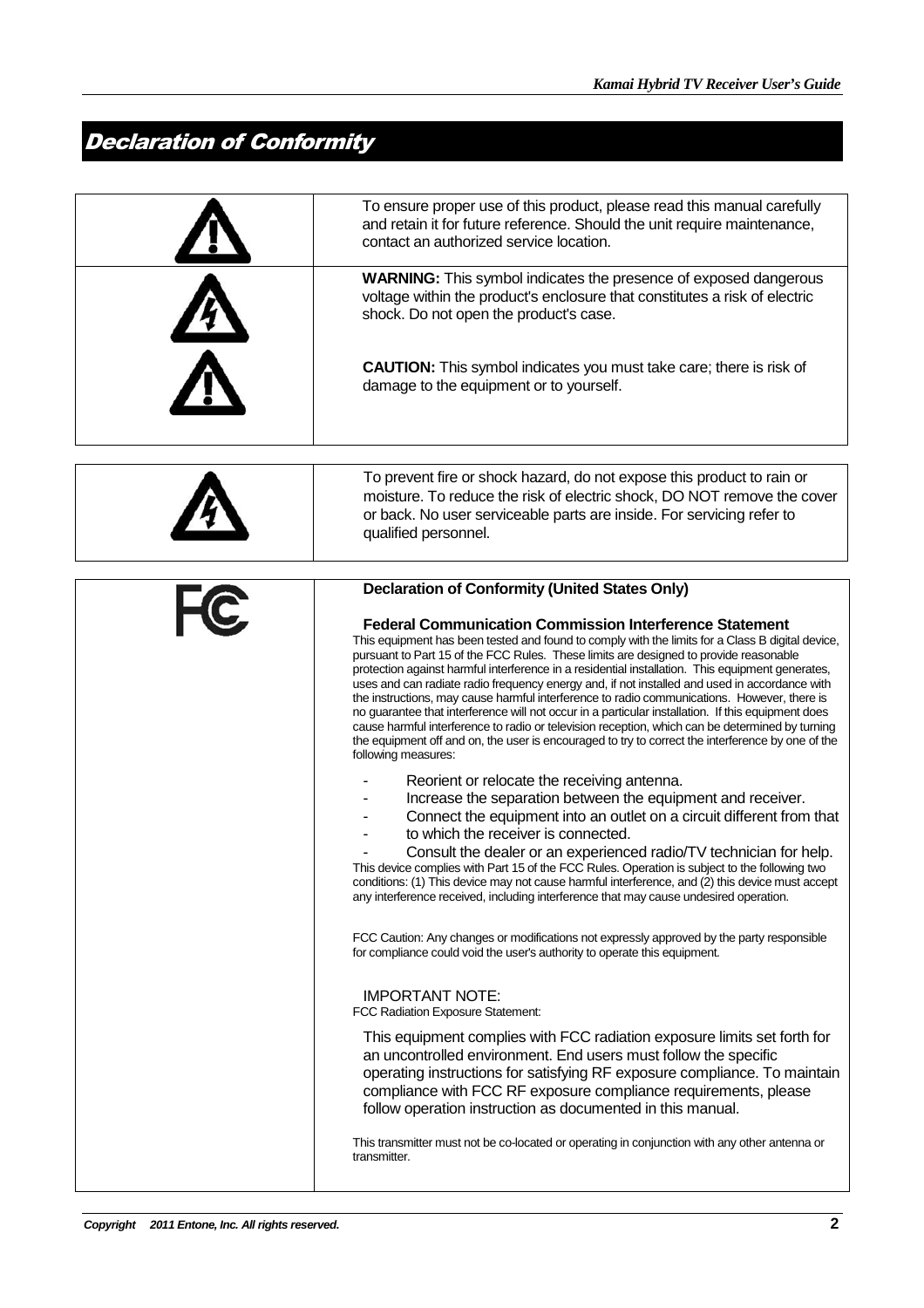|     | IEEE 802.11b or 802.11g operation of this product in the U.S.A. is firmware-limited to channels                                                                                                                                                                                                                                                                                                                                                                                                                                                                                                                                                                                                                                                                                                                                                                                                                                                                                                                                   |
|-----|-----------------------------------------------------------------------------------------------------------------------------------------------------------------------------------------------------------------------------------------------------------------------------------------------------------------------------------------------------------------------------------------------------------------------------------------------------------------------------------------------------------------------------------------------------------------------------------------------------------------------------------------------------------------------------------------------------------------------------------------------------------------------------------------------------------------------------------------------------------------------------------------------------------------------------------------------------------------------------------------------------------------------------------|
|     | 1 through 11.                                                                                                                                                                                                                                                                                                                                                                                                                                                                                                                                                                                                                                                                                                                                                                                                                                                                                                                                                                                                                     |
|     | This device is intended only for OEM integrators under the following conditions:                                                                                                                                                                                                                                                                                                                                                                                                                                                                                                                                                                                                                                                                                                                                                                                                                                                                                                                                                  |
|     | 1) The transmitter module may not be co-located with any other transmitter or antenna,                                                                                                                                                                                                                                                                                                                                                                                                                                                                                                                                                                                                                                                                                                                                                                                                                                                                                                                                            |
|     | 2) For all products market in US, OEM has to limit the operation channels<br>in CH1 to CH11 for 2.4G band by supplied firmware programming tool.<br>OEM shall not supply any tool or info to the end-user regarding to<br>Regulatory Domain change.<br>As long as 2 conditions above are met, further transmitter test will not be<br>required. However, the OEM integrator is still responsible for testing their<br>end-product for any additional compliance requirements required with this<br>module installed (for example, digital device emissions, PC peripheral<br>requirements, etc.).                                                                                                                                                                                                                                                                                                                                                                                                                                 |
|     | IMPORTANT NOTE: In the event that these conditions can not be met (for example certain<br>laptop configurations or co-location with another transmitter), then the FCC authorization is no<br>longer considered valid and the FCC ID can not be used on the final product. In these<br>circumstances, the OEM integrator will be responsible for re-evaluating the end product<br>(including the transmitter) and obtaining a separate FCC authorization.                                                                                                                                                                                                                                                                                                                                                                                                                                                                                                                                                                         |
|     | End Product Labeling<br>The final end product must be labeled in a visible area with the following: "Contains TX FCC ID:<br>RRK-WMPN12A1".                                                                                                                                                                                                                                                                                                                                                                                                                                                                                                                                                                                                                                                                                                                                                                                                                                                                                        |
|     | Manual Information To the End User<br>The OEM integrator has to be aware not to provide information to the end<br>user regarding how to install or remove this RF module in the user's<br>manual of the end product which integrates this module.<br>The end user manual shall include all required regulatory<br>information/warning as show in this manual.                                                                                                                                                                                                                                                                                                                                                                                                                                                                                                                                                                                                                                                                     |
| IEC | Entone products are designed and tested to meet IEC60065, the<br>standard for the Safety of Information Technology Equipment. This is the<br>international standard for these types of products to reduce the risk of<br>product damage and of personal injury. The standard protects against<br>the following hazards:<br>$\bullet$ Electric shock<br>Hazardous voltage levels<br>Fire — Overload, temperature, material flammability<br>٠<br>Energy — Circuit with high energy or potential as burn hazards<br>٠<br>Heat — Accessible part of the product at high temperatures<br>٠<br>Radiation<br>٠<br>Noise                                                                                                                                                                                                                                                                                                                                                                                                                  |
|     | Canada Certification Notice The Industry Canada label identifies certified<br>equipment. This certification means that the equipment meets certain<br>telecommunications network protective operations and safety<br>requirements as prescribed in the appropriate Terminal Equipment<br>Technical Requirements document(s). The department does not<br>guarantee the equipment will operate to the user's satisfaction. This<br>equipment meets the applicable Industry Canada Terminal Equipment<br>Technical Specification. This is confirmed by the registration number. The<br>abbreviation, IC, before the registration number signifies that registration<br>was performed based on a Declaration of Conformity indicating that<br>Industry Canada technical specifications were met. It does not imply that<br>Industry Canada approved the equipment. The Ringer Equivalence<br>Number (REN) is 0.0. The Ringer Equivalence Number that is assigned<br>to each piece of terminal equipment provides an indication of the |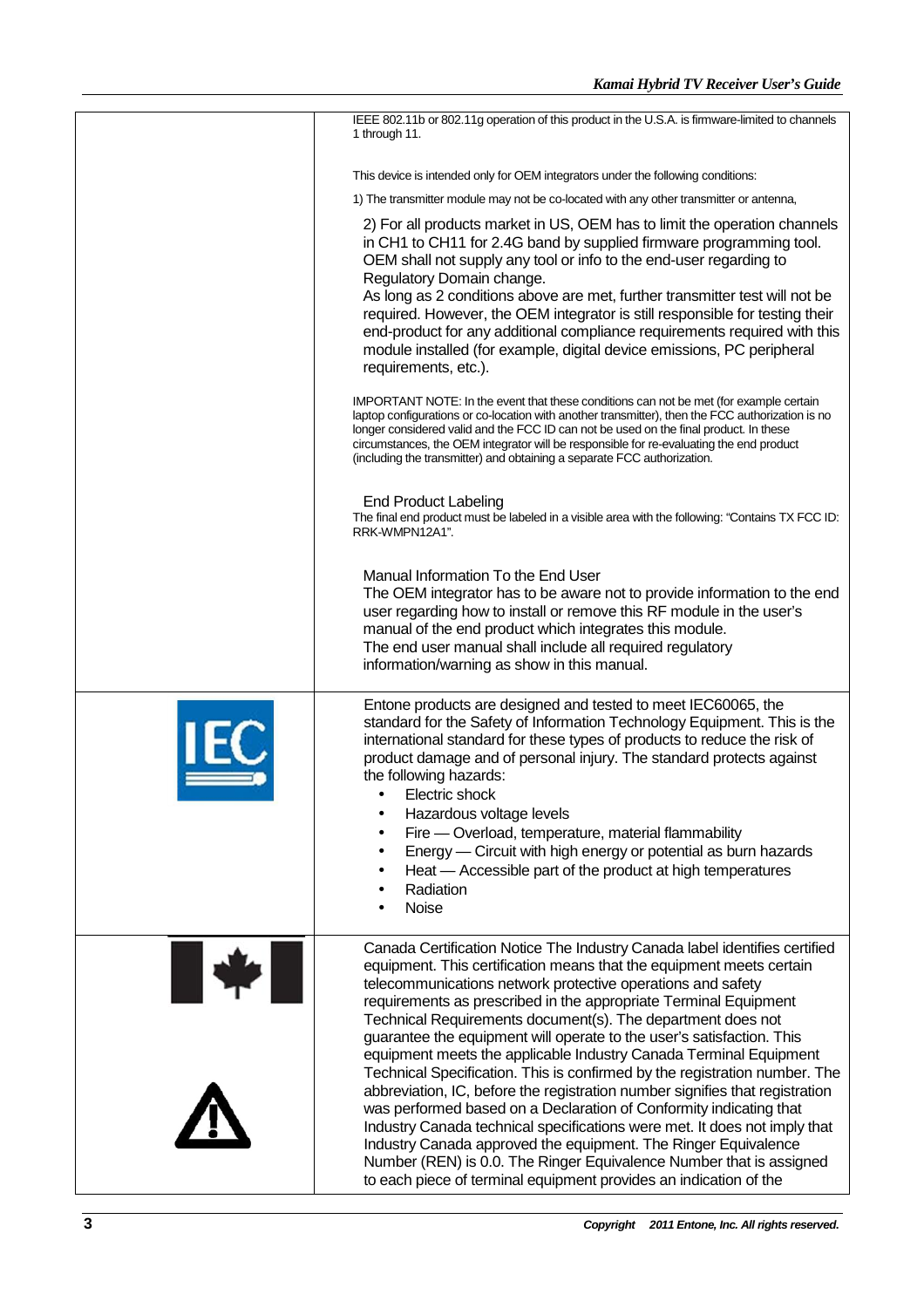maximum number of terminals allowed to be connected to a telephone interface. The termination on an interface may consist of any combination of devices subject only to the requirement that the sum of the Ringer Equivalence Numbers of all the devices does not exceed 5.0. Before installing this equipment, users should ensure that it is permissible to be connected to the facilities of the local Telecommunication Company. The equipment must also be installed using an acceptable method of connection. The customer should be aware that compliance with the above conditions may not prevent degradation of service in some situations. Connection to a party line service is subject to state tariffs. Contact the state public utility commission, public service commission, or corporation commission for information. If your home has specially wired alarm equipment connected to the telephone line, ensure that the installation of this equipment does not disable your alarm equipment. If you have questions about what will disable alarm equipment, consult your telephone company or a qualified installer. If you experience trouble with this equipment, do not try to repair the equipment yourself. The equipment cannot be repaired in the field and must be returned to the manufacturer. Repairs to certified equipment should be coordinated by a representative, and designated by the supplier. Users should ensure, for their own protection, that the electrical ground connections of the power utility, telephone lines, and internal, metallic water pipe system, if present, are connected together. This precaution may be particularly important in rural areas.

**CAUTION:** Users should not attempt to make such connections themselves, but should contact the appropriate electrical inspection authority, or electrician, as appropriate.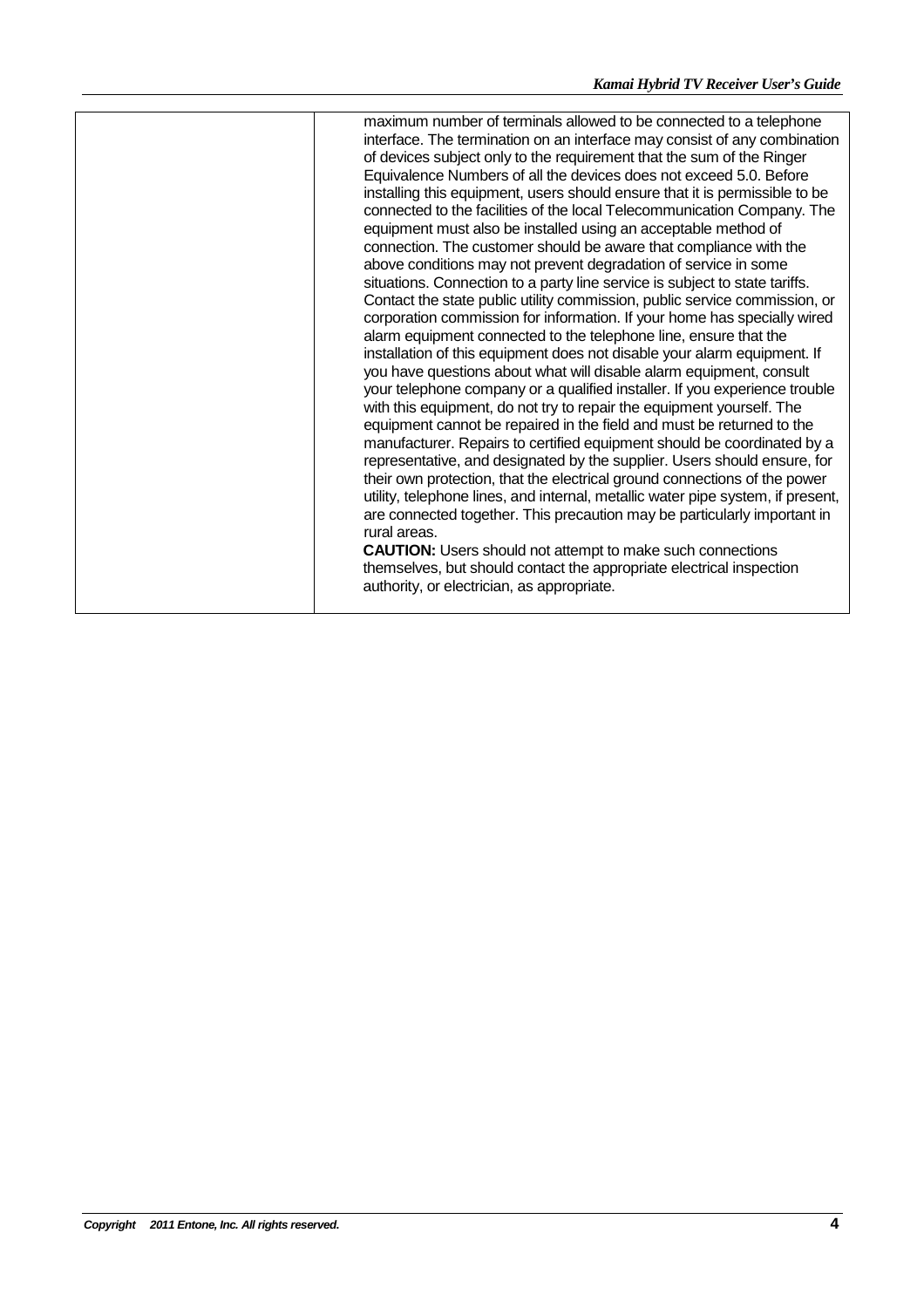## Preface

#### TYPOGRAPHICAL CONVENTIONS

The following typographic conventions are used in this manual to provide visual clues as to the purpose or specific features of the Set-Top-Box (STB) application.

- **Bold** text describes menu options and selections displayed on the screen.
- Italics emphasize statements and points to reference documentation.
- Ellipses (...) indicate truncated text for long examples depicting output that is too long to be shown in its entirety.
- **NOTE/TIP:** A note or a tip describes actions or conditions that can help you obtain optimum performance from STB.
- **WARNING:** A caution or a warning describes conditions that can result in an error.
- **IMPORTANT:** An important note.

#### OVERVIEW OF THIS USER'S GUIDE

This User's Guide provides generic information about connecting Kamai to your audio and video equipment. Some of the topics covered in this guide are:

- Safety and regulatory information
- **B** Setup
- Connecting Kamai to your audio and video equipment
- Connecting Kamai to the network
- **Powering Kamai**
- **Using the Remote Controls**
- **Troubleshooting**

For a full listing of all of the topics covered in this User's Guide, see the Table of Contents.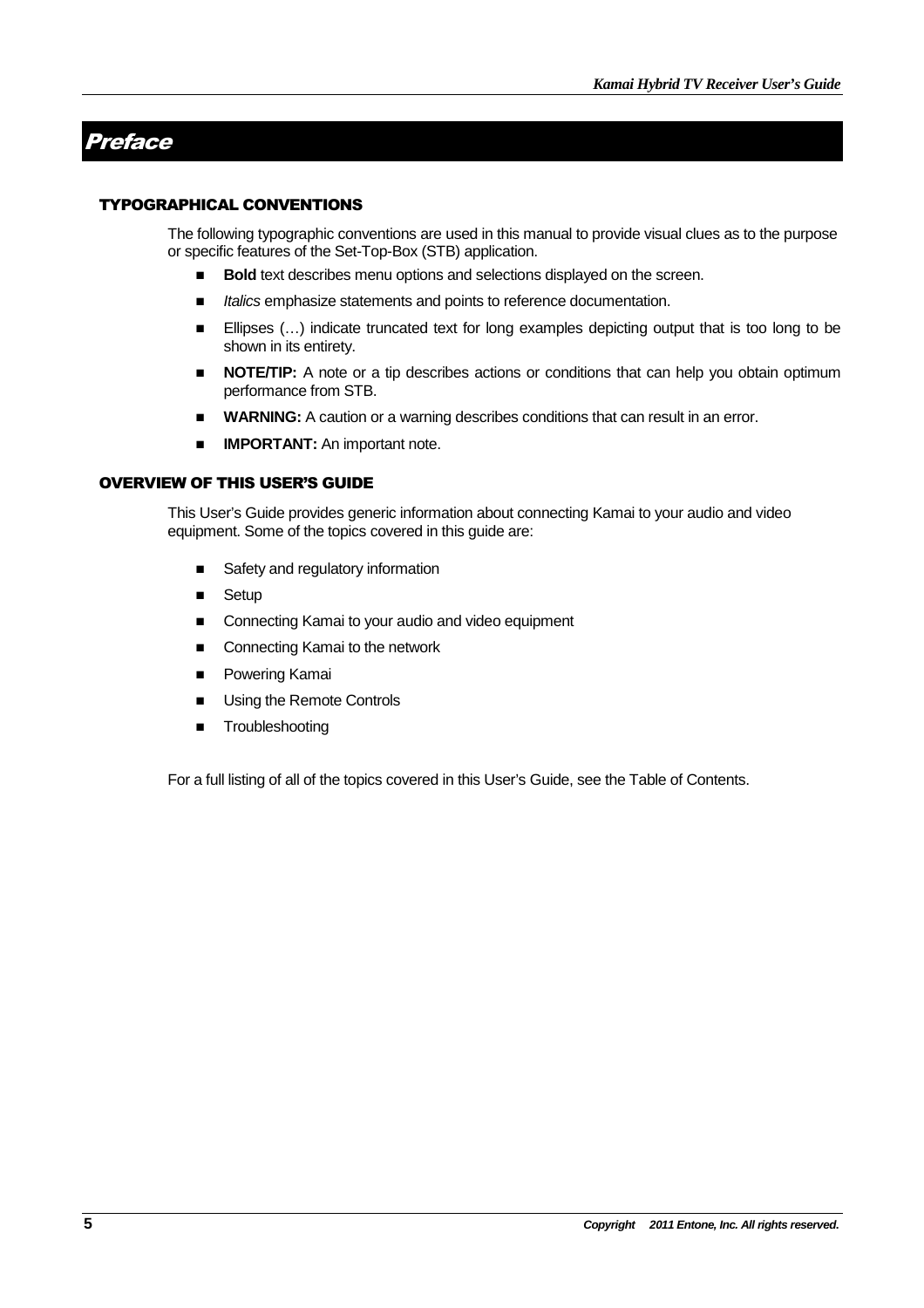

#### **Safety Precautions**

Before installing Kamai, be sure to unplug Kamai, TV and any other audio-video equipment you will connect the Kamai to. This precaution will help to prevent danger of electrical shock and damage to Kamai and your equipment.

Be careful when moving your television to avoid accidental tipping or movements that might cause injury to you or those around you.

To ensure proper use of this product, please read this user manual carefully and retain for future reference. Should the unit require maintenance, contact your service provider.

#### IMPORTANT SAFETY INSTRUCTIONS

- **WARNING**: To prevent fire or shock hazard, do not expose this product to rain or moisture.
- **CAUTION**: Do not block ventilation holes.
- Read these instructions.
- Keep these instructions.
- Heed all warnings.
- Follow all instructions.
- Do not use this apparatus near water.
- Clean only with dry cloth.
- Do not block any ventilation openings. Install in accordance with the manufacturer's instructions.
- Do not defeat the safety purpose of the polarized or grounding-type plug. A polarized plug has two blades with one wider than the other. A grounding type plug has two blades and a third grounding prong. The wide blade or the third prongs are provided for your safety. If the provided plug does not fit into your outlet, consult an electrician for replacement of the obsolete outlet.
- Protect the power cord from being walked on or pinched particularly at plugs, convenience receptacles, and the point where they exit from the apparatus.
- Only use attachments/accessories specified by the manufacturer.
- Use only with the cart, stand, tripod, bracket, or table specified by the manufacturer, or sold with the apparatus. When a cart is used, use caution when moving the cart/apparatus combination to avoid injury from tip-over.
- Unplug this apparatus during lightning storms or when unused for long periods of time.
- Refer all servicing to qualified service personnel. Servicing is required when the apparatus has been damaged in any way, such as power-supply cord or plug is damaged, liquid has been spilled or objects have fallen into the apparatus, the apparatus has been exposed to rain or moisture, does not operate normally, or has been dropped.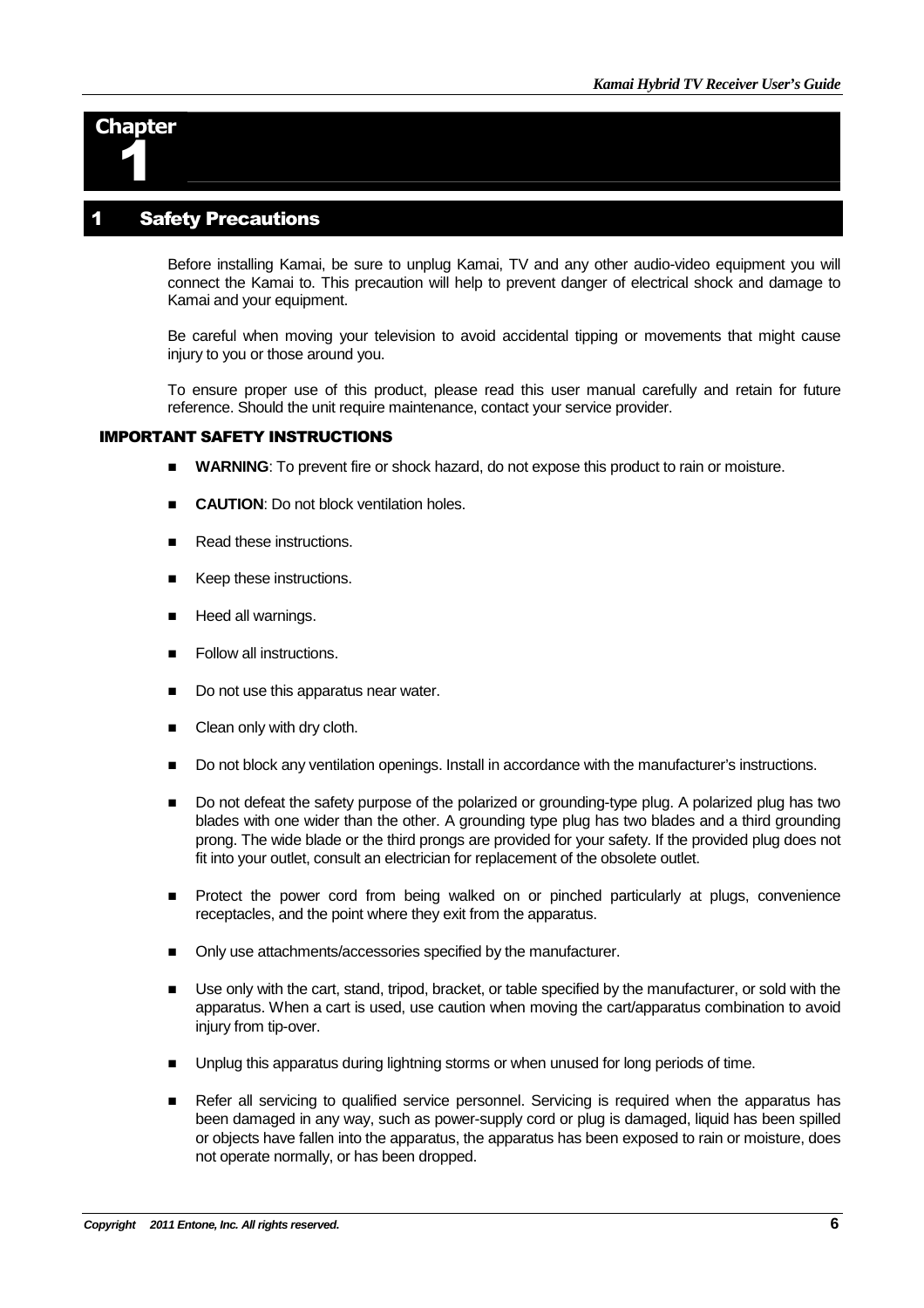- To reduce the risk of electric shock, **DO NOT** remove cover or back. No user serviceable parts inside. Refer servicing to qualified personnel.
- $\blacksquare$  To help prevent electric shock, plug the power cable into properly grounded sources. Use only properly grounded extension cords and adaptors, if they are needed.
- The AC main plug is used as the disconnect device, the disconnect device shall remain readily operable.
- Make sure nothing is lying on any of the cables.
- Be sure the cables are located where they will not be stepped on or tripped over.
- Do not spill food or liquids onto the unit.
- Do not push any objects into the free slots. Doing so will damage the unit, can cause fire or electrical shock, and can short out interior components.
- Do not install near any heat sources such as radiators, heat registers, stoves, or other apparatus (including amplifiers) that produce heat.
- Do not block cooling vents.
- Do not place the equipment in a closed-in wall unit.
- When you disconnect a cable, pull on its connector or on its strain relief loop, not on the cable itself. Some cables have a connector with locking tabs; if you are disconnecting this type of cable, press in on the locking tabs before disconnecting the cables.
- When you connect a cable, make sure both connectors are correctly oriented and aligned before connecting to avoid bending connector pins.
- For PLUGGABLE EQUIPMENT, the socket-outlet shall be installed near the equipment and shall be easily accessible.
- Changes or Modifications not expressly approved by the party responsible could void the user's authority to operate this device.
- The battery shall not be exposed to excessive heat such as sunshine, fire or the like.
- Batteries are not for domestic waste. Exhausted batteries must be returned to the business or local authorities.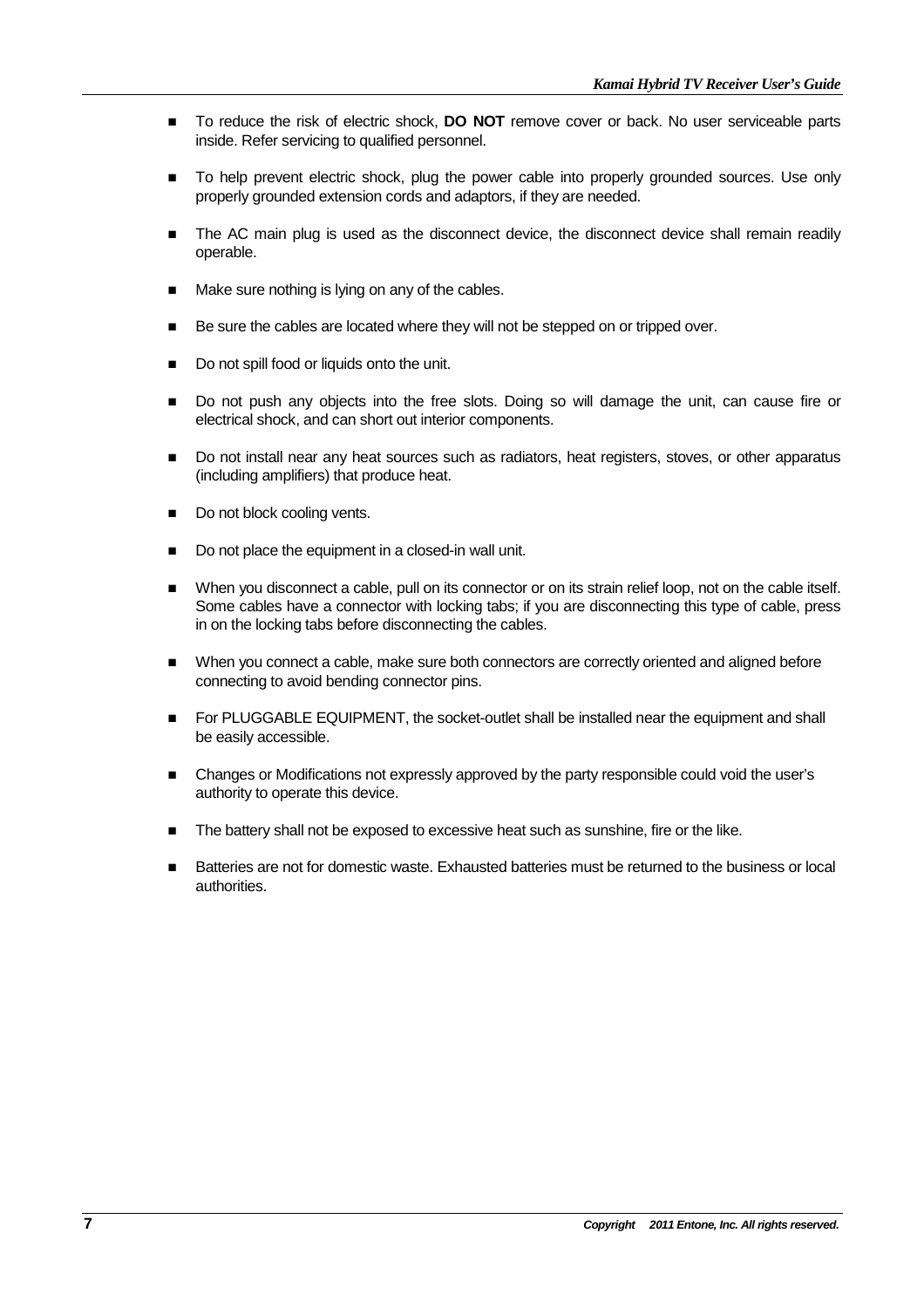

## 2 Index to Parts and Controls

#### CONTENTS IN THE BOX

| <b>Item</b>                                                  | <b>Picture</b>           | Quantity       |
|--------------------------------------------------------------|--------------------------|----------------|
| Kamai Hybrid Television Receiver<br>(Kamai)                  | $\blacksquare$<br>entone | 1              |
| Vertical stand                                               |                          | 1              |
| RJ45 Ethernet Cable                                          | a per<br>正言              | 1              |
| RCA A/V Cable                                                |                          | 1              |
| Power Supply with power cord (100-<br>240V, output 12V/2.5A) |                          | 1              |
| IR Remote Control                                            |                          | 1              |
| Battery (AA-size)                                            |                          | $\overline{2}$ |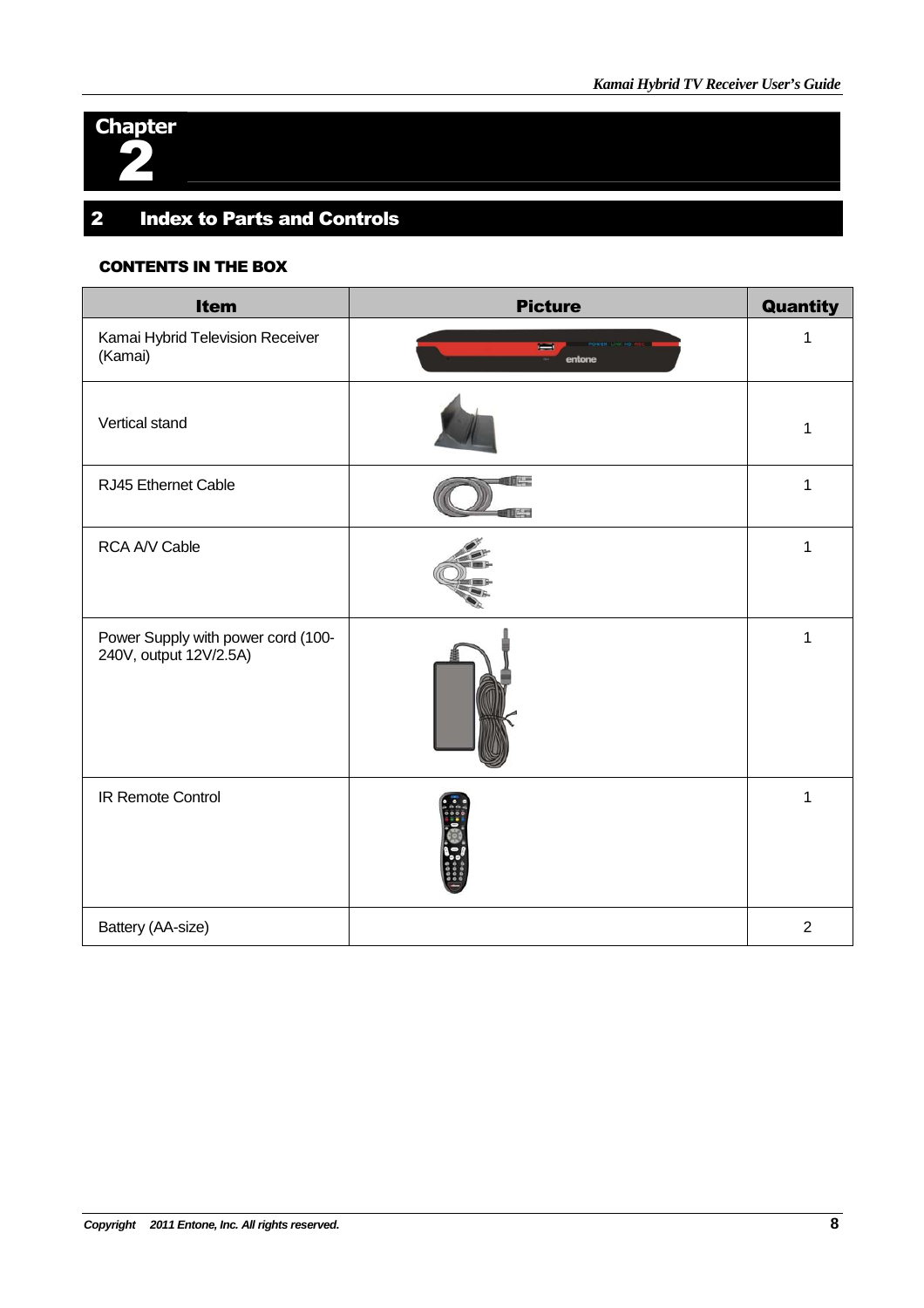#### FRONT PANEL AND REAR PANEL



Figure 2-1 Kamai Front Panel

|    | <b>Part Name</b>       | <b>Description</b>                                        |
|----|------------------------|-----------------------------------------------------------|
|    | <b>Factory Reset</b>   | Reset the device factory settings with a thin metal probe |
| 2. | USB.                   | USB 2.0 port (max 500mA load)                             |
| 3. | <b>POWER Indicator</b> | Blue when Kamai is powered on                             |
| 4. | <b>LINK Indicator</b>  | Green when Ethernet connection is active                  |
| 5. | HD Indicator           | Blue when the video resolution is HD (720p or higher)     |
| 6. | <b>REC</b> Indicator   | Red when DVR (Digital Video Recording) is recording       |



Figure 2-2 Kamai Rear Panel

| <b>Part Name</b> |                   | <b>Description</b>                                                                     |
|------------------|-------------------|----------------------------------------------------------------------------------------|
|                  | <b>CBL/ANT IN</b> | Cable / Antenna IN: IEC/F connector to cable / antenna source (tuner is optional item) |
|                  | TV OUT            | F Connector (Male) to TV coaxial connector or home coaxial network                     |
| 3.               | HDMI              | <b>HDMI</b> output                                                                     |
| 4.               | <b>VIDEO</b>      | Composite video output                                                                 |
| 5.               | AUDIO             | Stereo Audio output                                                                    |
| 6.               | ETHERNET          | RJ45 plug for connecting to ADSL modem or network access equipment                     |
|                  | DIG AUDIO         | Digital Audio: S/PDIF digital audio output                                             |
|                  | 8. DC             | DC power jack                                                                          |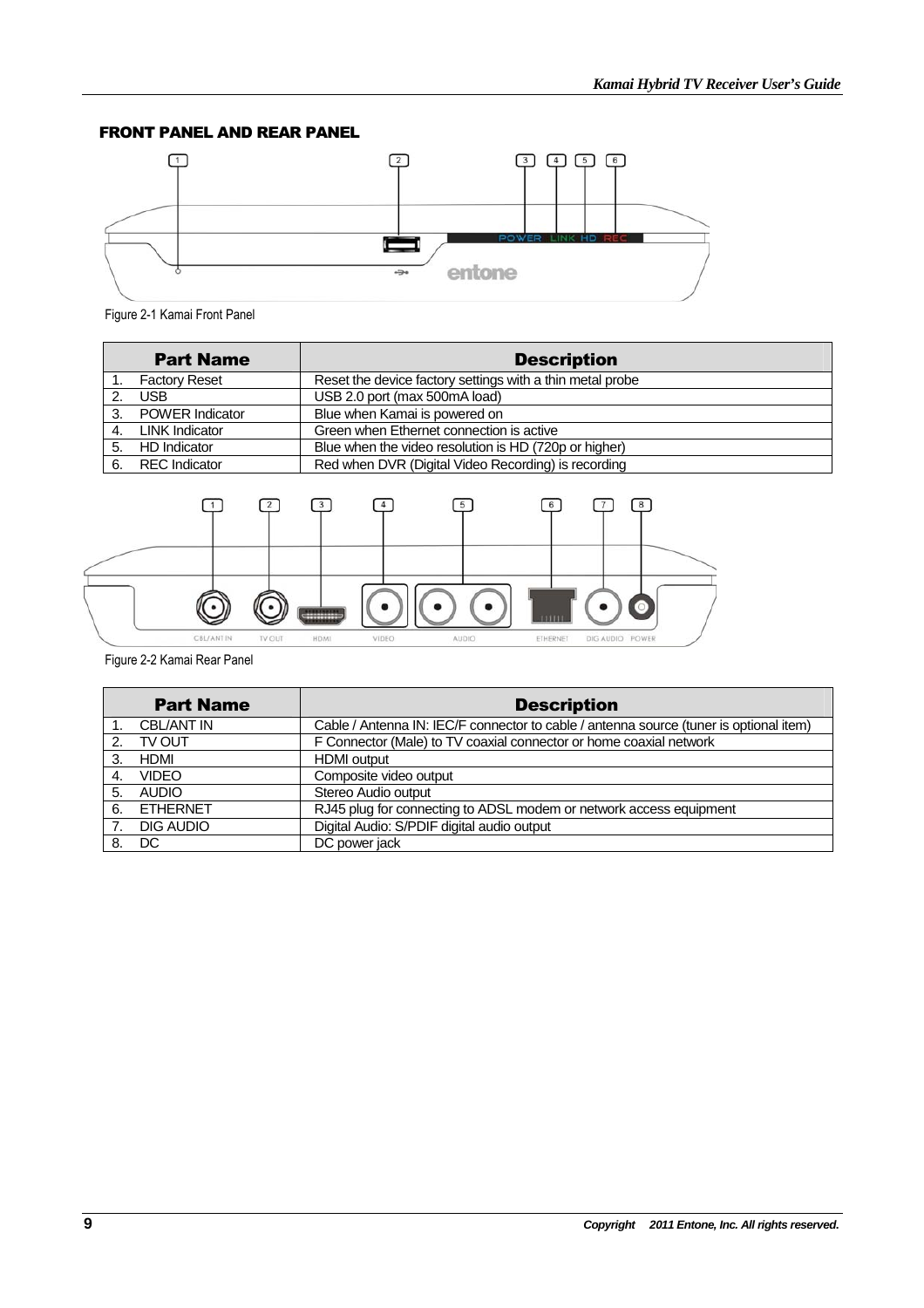#### REMOTE CONTROL



Figure 2-3 URC remote control

**NOTE:** \*Please contact your service operator for detailed functions and usages.

| <b>Part Name</b> |                 | <b>Description</b>                                                                                                   |  |  |
|------------------|-----------------|----------------------------------------------------------------------------------------------------------------------|--|--|
| 1.               | TV              | Selects to control TV                                                                                                |  |  |
| 2.               | STB             | Puts remote control in STB mode                                                                                      |  |  |
| 3.               | <b>POWER</b>    | Switches the power on/off for the currently selected<br>device.<br>Switches STB to power on / standby mode.          |  |  |
| 4.               | AUX             | Selects to control AUX device                                                                                        |  |  |
| 5.               | <b>REW</b>      | Fast rewinds video for VOD / DVR / live TV                                                                           |  |  |
| 6.               | <b>REPLAY</b>   | Skips backward 30s of video for VOD / DVR                                                                            |  |  |
| 7.               | <b>PLAY</b>     | Plays video for VOD / DVR / live TV                                                                                  |  |  |
| 8.               | <b>STOP</b>     | Stops video for VOD / DVR / live TV                                                                                  |  |  |
| 9.               | RED             | Feature enabled by service provider, contact service<br>provider for more details                                    |  |  |
|                  | 10. GREEN       | Feature enabled by service provider, contact service<br>provider for more details                                    |  |  |
|                  | 11. MENU        | Shows the on-screen menu                                                                                             |  |  |
|                  | 12. OPTIONS     | Feature enabled by service provider, contact service<br>provider for more details                                    |  |  |
|                  | 13. ARROW KEYS  | Navigates right, left, up, down in the on-screen guide                                                               |  |  |
|                  | 14. BACK        | Back button for on-screen menu. Feature enabled<br>by service provider, contact service provider for<br>more details |  |  |
| 15.              | <b>GUIDE</b>    | Shows the electronic program guide                                                                                   |  |  |
|                  | 16. VOL + $/$ - | Increases or decreases volume of the currently<br>selected device                                                    |  |  |
|                  | 17. MUTE        | Turns the volume of the currently selected device off                                                                |  |  |
|                  | 18. NUMBER KEYS | Allows direct access to specific channels and menu<br>items                                                          |  |  |
|                  | 19. INPUT       | Changes the current A/V input of the selected<br>device                                                              |  |  |
| 20. FF           |                 | Fast-forwards the video for VOD / DVR / live TV                                                                      |  |  |
|                  | 21. SKIP        | Skips forward the video for VOD / DVR                                                                                |  |  |
|                  | 22. PAUSE       | Pauses video for VOD / DVR / live TV                                                                                 |  |  |
| 23.              | <b>REC</b>      | Records live TV                                                                                                      |  |  |
|                  | 24. BLUE        | Feature enabled by service provider, contact service<br>provider for more details                                    |  |  |
|                  | 25. YELLOW      | Feature enabled by service provider, contact service<br>provider for more details                                    |  |  |
| 26.              | <b>INFO</b>     | Shows on-screen information about the current TV /<br>VOD / DVR program                                              |  |  |
|                  | 27. OK          | Executes the currently selected menu option                                                                          |  |  |
|                  | 28. EXIT        | Exits the current menu item                                                                                          |  |  |
|                  | 29. CH UP/DOWN  | Changes channel up or down                                                                                           |  |  |
|                  | 30. LAST        | Changes channel to the most recently viewed<br>channel                                                               |  |  |
|                  |                 |                                                                                                                      |  |  |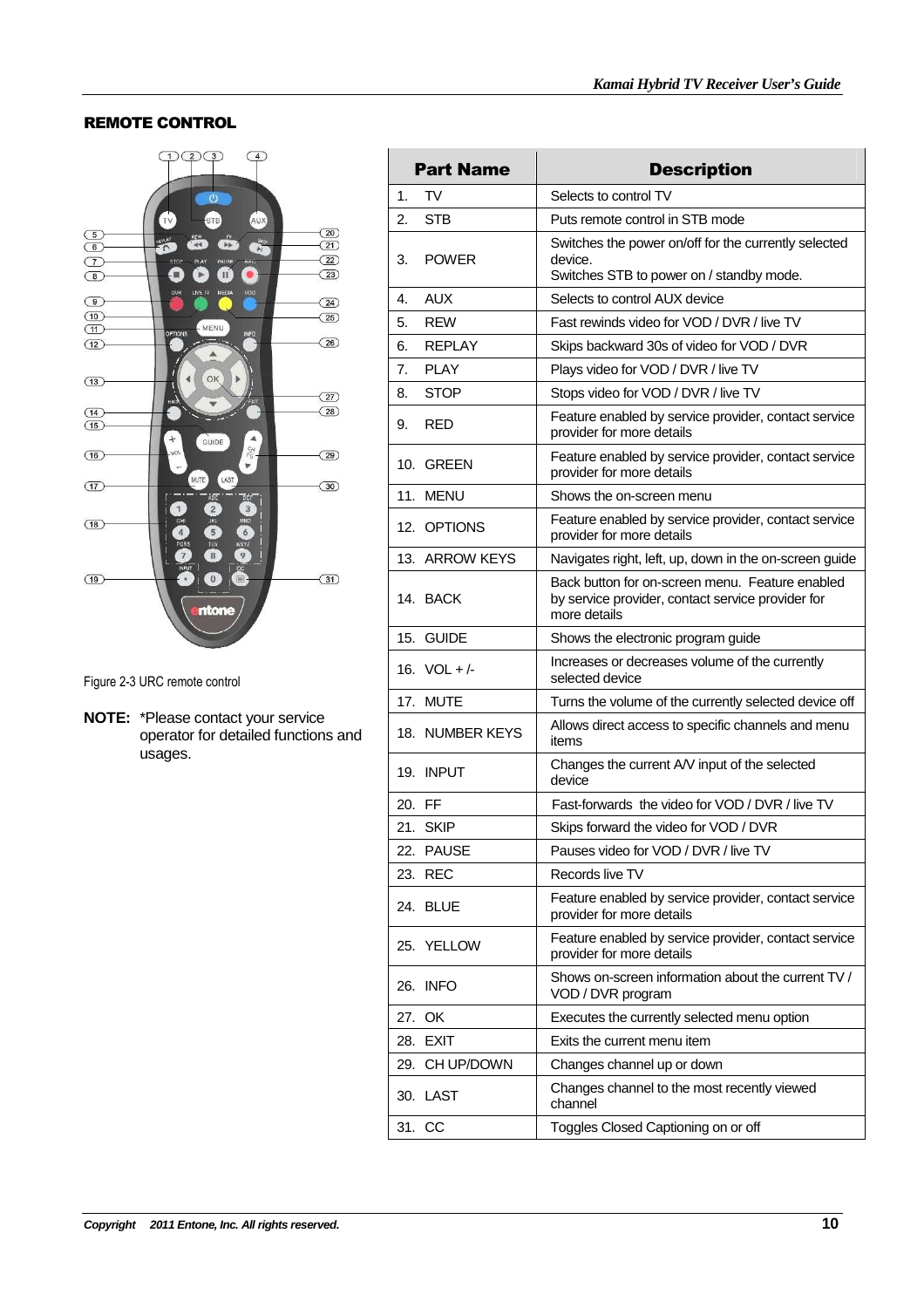

#### 3 Kamai 400 Series Introduction

#### ABOUT THE KAMAI 400 SERIES HYBRID TV RECEIVER

The Kamai Hybrid TV Receiver is Entone's most cost-effective and compact high-definition (HD) Customer Premise Equipment (CPE) solution available in the market. It is a multi-functional platform with HDTV capability and it integrates easily with popular home-networking and broadband services. It is a hybrid TV receiver that integrates traditional IPTV and Over-the-Air TV Broadcast and Cable TV, all in one box. These core features enable service providers to increase their subscriber base and generate more revenue by enabling a variety of advanced video services. Kamai provides hassle-free onsite installation.

With Kamai, subscribers can blend and connect a variety of traditional DSL broadband services (FTTP) with rich cloud-based services, and extend the capabilities of their existing IP home networks. Kamai supports a broad range of established home networking technologies such as HomePlug and 802.11n to distribute video content throughout the home, including isolated locations.

**NOTE:** HomePlug, 802.11n and tuners are optional features.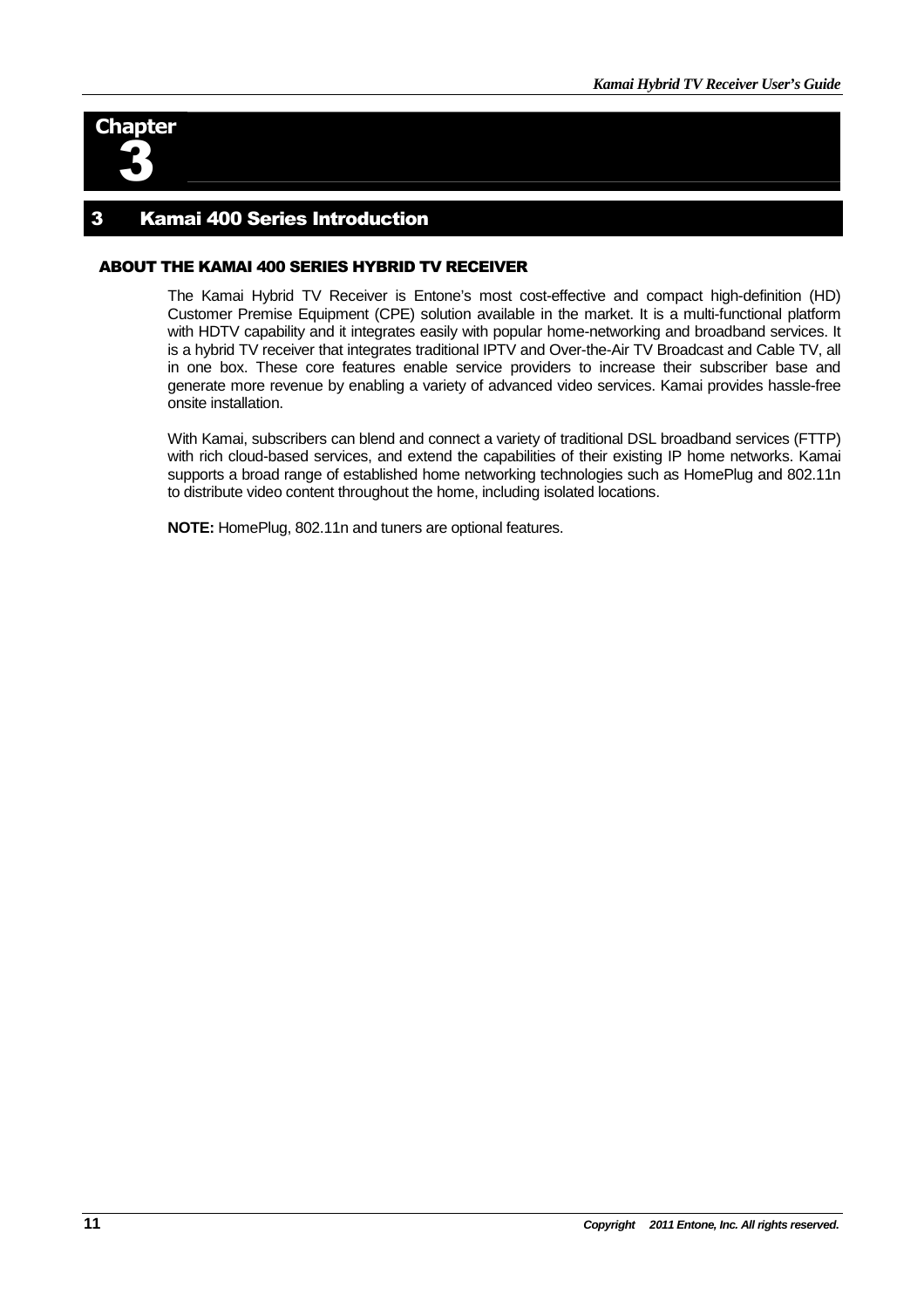

#### **Connecting Kamai to the TV**

Kamai offers several options to deliver audio and video contents to TV/home theatre equipment.

Most TV units nowadays are equipped with standard AV (composite) and TV (RF) input connectors and the Kamai can deliver standard definition (SD), 480i video to the TV through connection to these connectors.

For advance TV models which supports 480p, 720p 1080i or 1080p pictures over HDMI, it is recommended to connect the Kamai to your TV through its HDMI (High Definition Multimedia Interface) connector to get the best viewing experience.

HDMI transfers digital audio and uncompressed digital video on a single cable. As a result, audio cables and video cable do not need to be connected to separate connectors. Viewer can also enjoy HD video channels on their TV through this connection.

The Kamai HDMI output port is fully compliant with HDMI 1.3 specifications.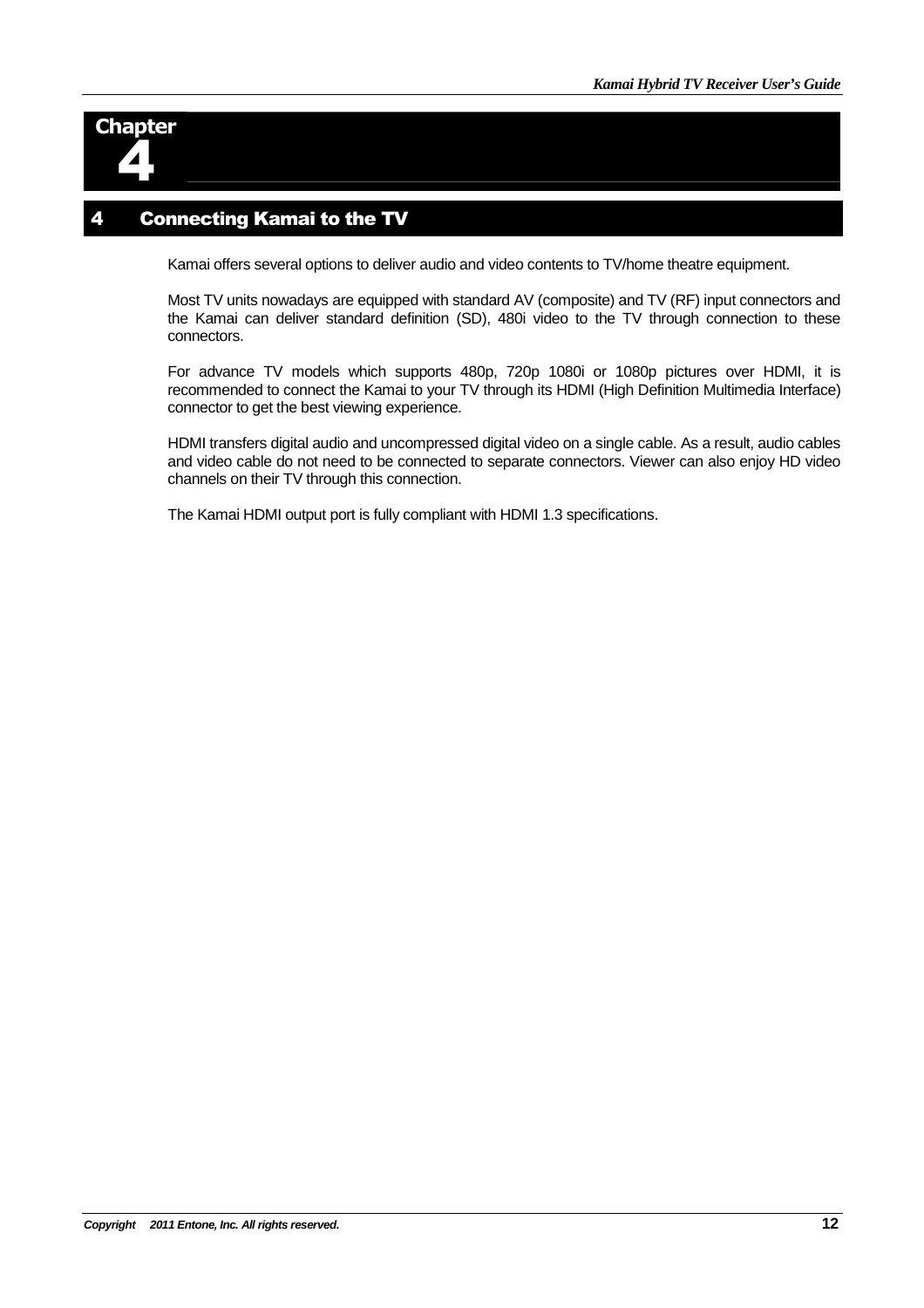#### CONNECTING TO THE TV USING COAXIAL CABLE (CABLE NOT PROVIDED)

- 1. Use the coaxial cable to connect your TV's antenna input to the Kamai's "TV OUT" connector.<br>2. Tune vour TV to channel 3 (i.e. 61.25MHz)
- Tune your TV to channel 3 (i.e. 61.25MHz)

#### **NOTE**:

■ Coaxial cable is not included in the package and has to be purchased separately.



Figure 4-1 Connecting TV using Coaxial Cable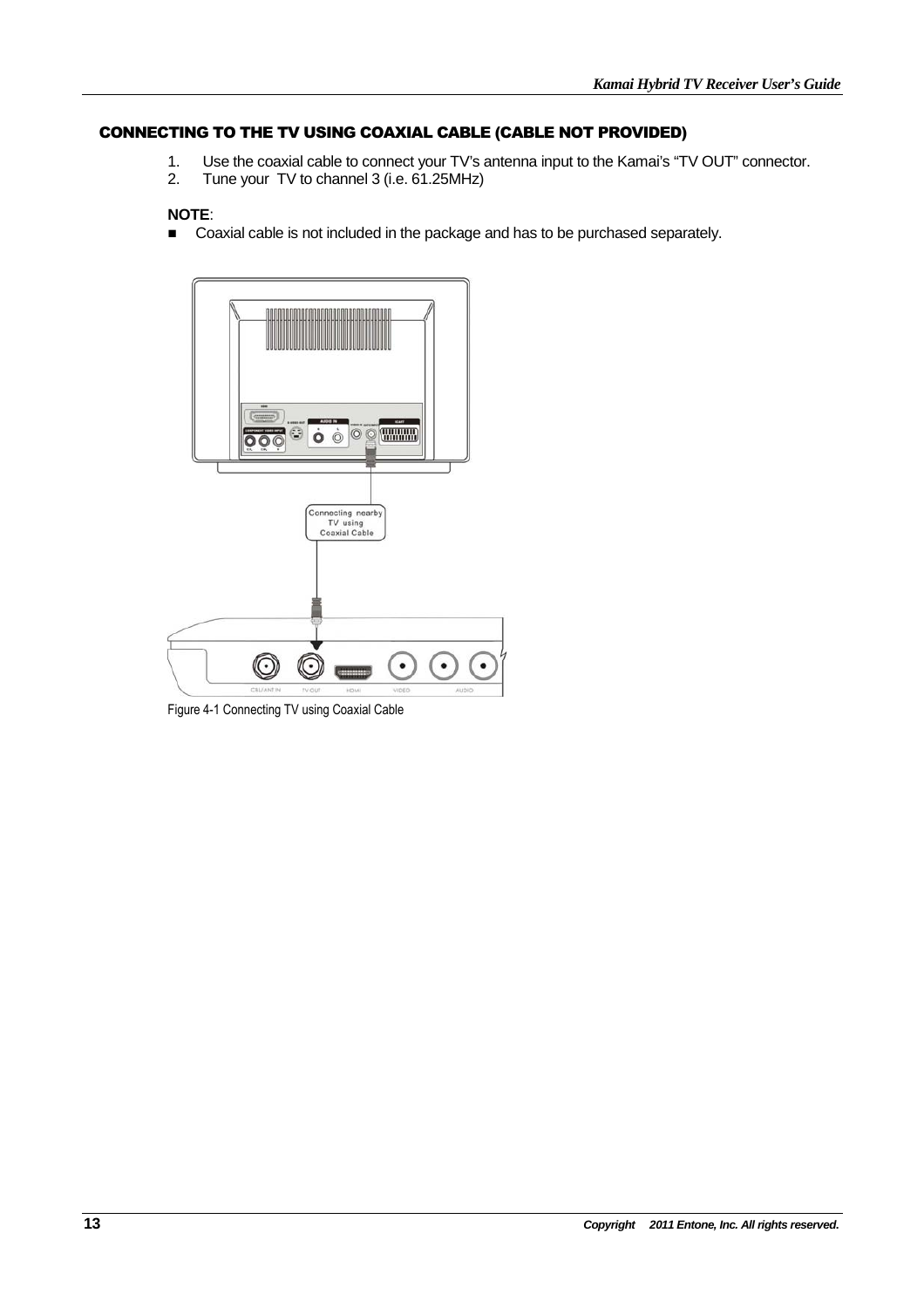#### CONNECTING TO THE TV USING COMPOSITE CABLE

- 1. Connect the video and audio cables from the Kamai composite "VIDEO" connector to your TV's composite video connector. The same applies to the composite "AUDIO" connector of the Kamai and the composite audio connector of your TV.
- 2. Tune your TV to AV (Composite input) mode



Figure 4-2 Connecting TV using RCA Composite Video/Audio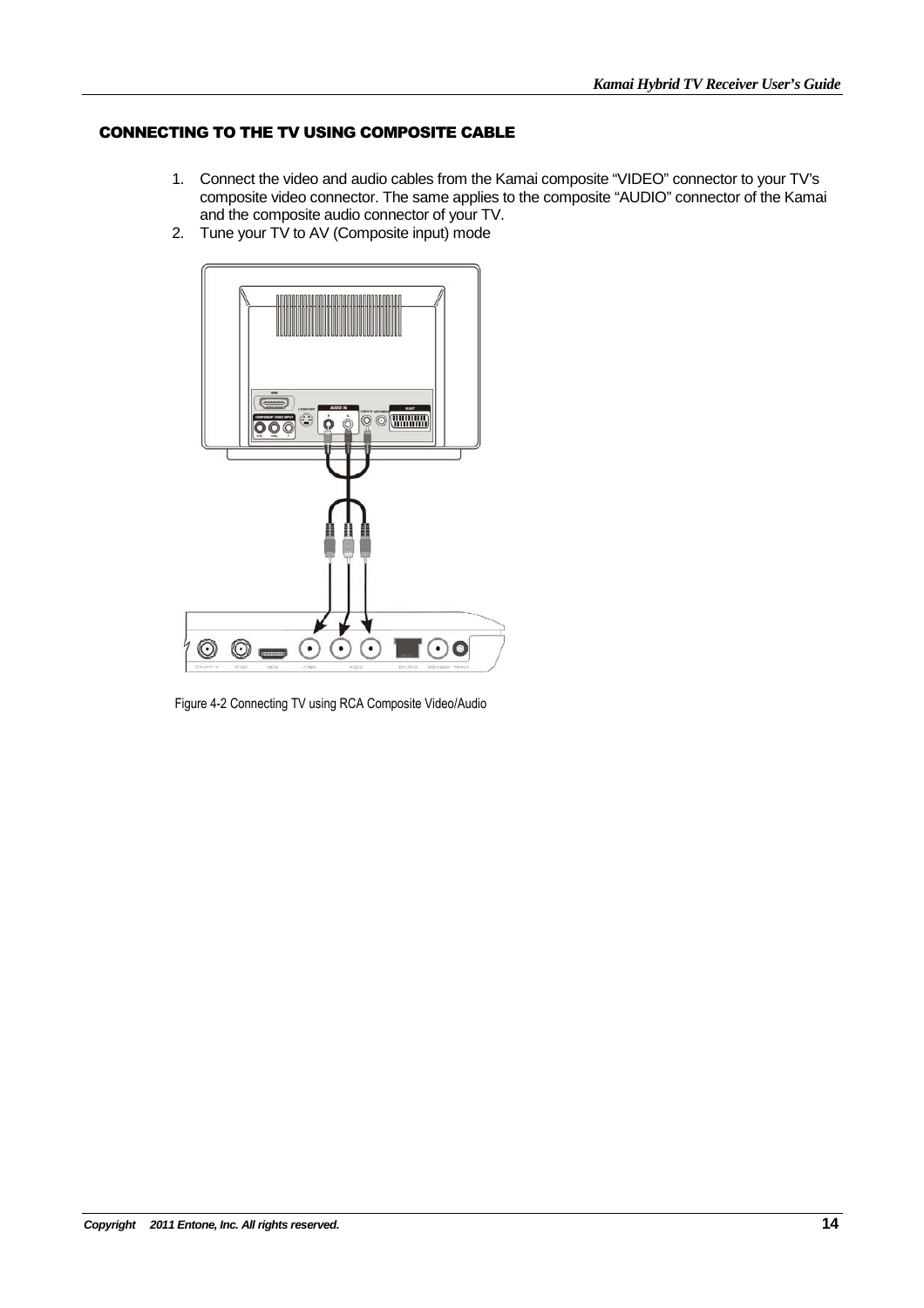#### CONNECTING TO THE TV USING HDMI CABLE (CABLE NOT PROVIDED)

- 1. Acquire the required cable. HDMI cable is not packaged with the Kamai.
- 2. Connect the HDMI cable from the HDMI port of the Kamai to the TV's HDMI port.
- 3. Some TV has multiple HDMI inputs, select the correct HDMI input that was connected to the Kamai on your TV. Refer to your TV owner's manual for more details.



Figure 4-3 Connecting TV using HDMI

#### **NOTE**:

- **HDMI** cable is not supplied with the Kamai and has to be purchased separately.
- When the HDMI connection cannot be verified by your TV, disconnect the HDMI cable and then connect it again, or turn off the TV and then turn it on again.
- Analog DVI is not supported. If your TV supports digital DVI but not HDMI, you can use an HDMI to DVI convertor cable or adaptor to connect from the Kamai HDMI port to the TV DVI port. In this case, you need to connect the audio cable separately.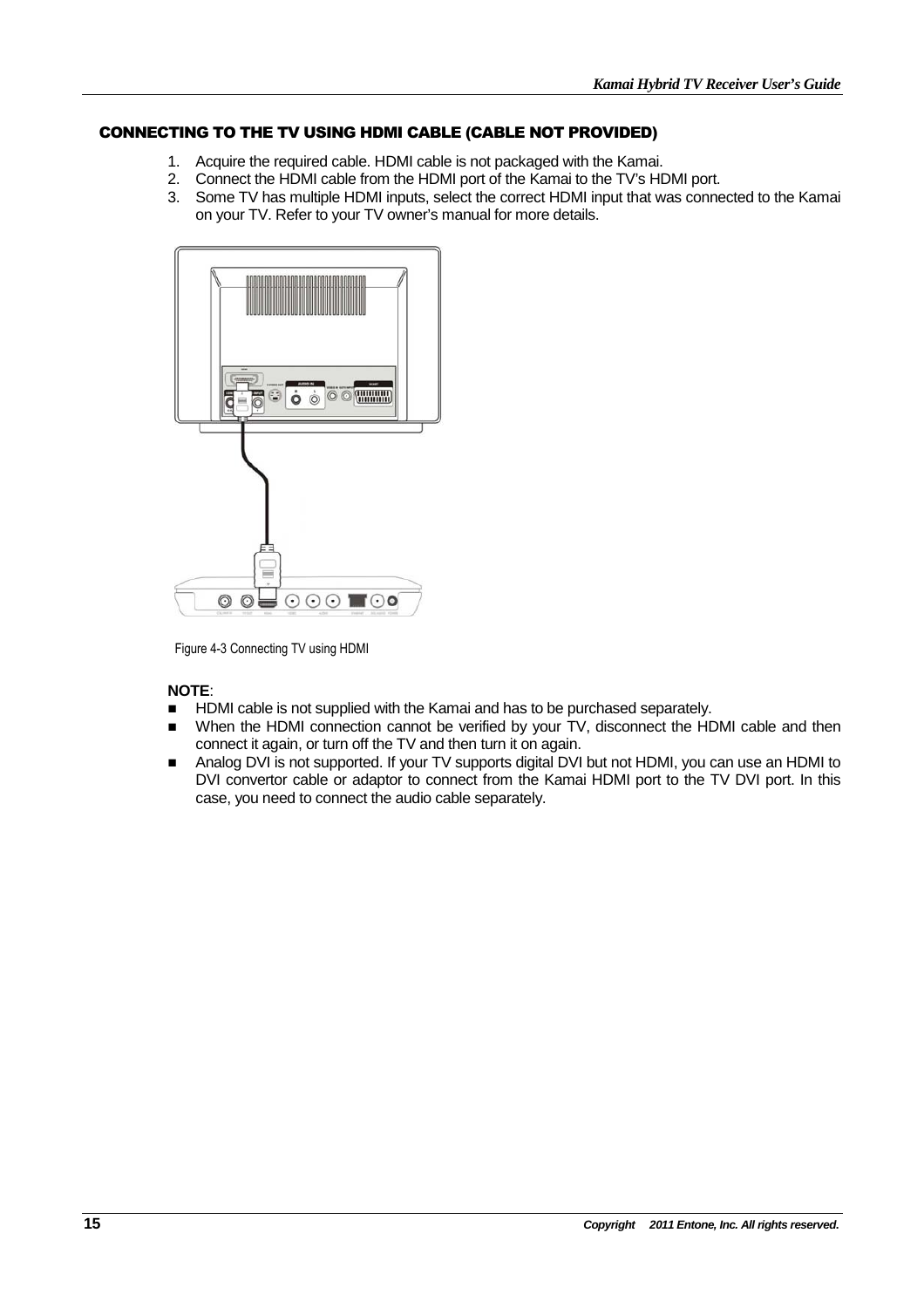

#### 5 Connecting Kamai to External Digital Audio System

The Kamai supports AC-3 (Dolby Digital 5.1 channel). To enjoy Dolby Digital multi-channel surround sound, the content source must have audio tracks that carry multi-channel AC-3 signal. Please contact your service provider for availability of TV programs with AC-3 audio.

Simply connect the Kamai to an amplifier compatible with Dolby Digital through its "DIG AUDIO" port with a digital audio cable (to be purchased separately).



Figure 5-1 Connecting Kamai to external digital audio system

Consult your AV amplifier's user guide for exact directions on digital audio input connection. Take necessary precautions when working with electric equipment. Remove the devices from wall power and be sure to use caution when moving equipment to avoid injury.

Enabling or disabling AC-3 is done through the middleware application and exact steps may vary. For details of enabling and disabling AC-3, please refer to set top box usage instructions provided by your service provider.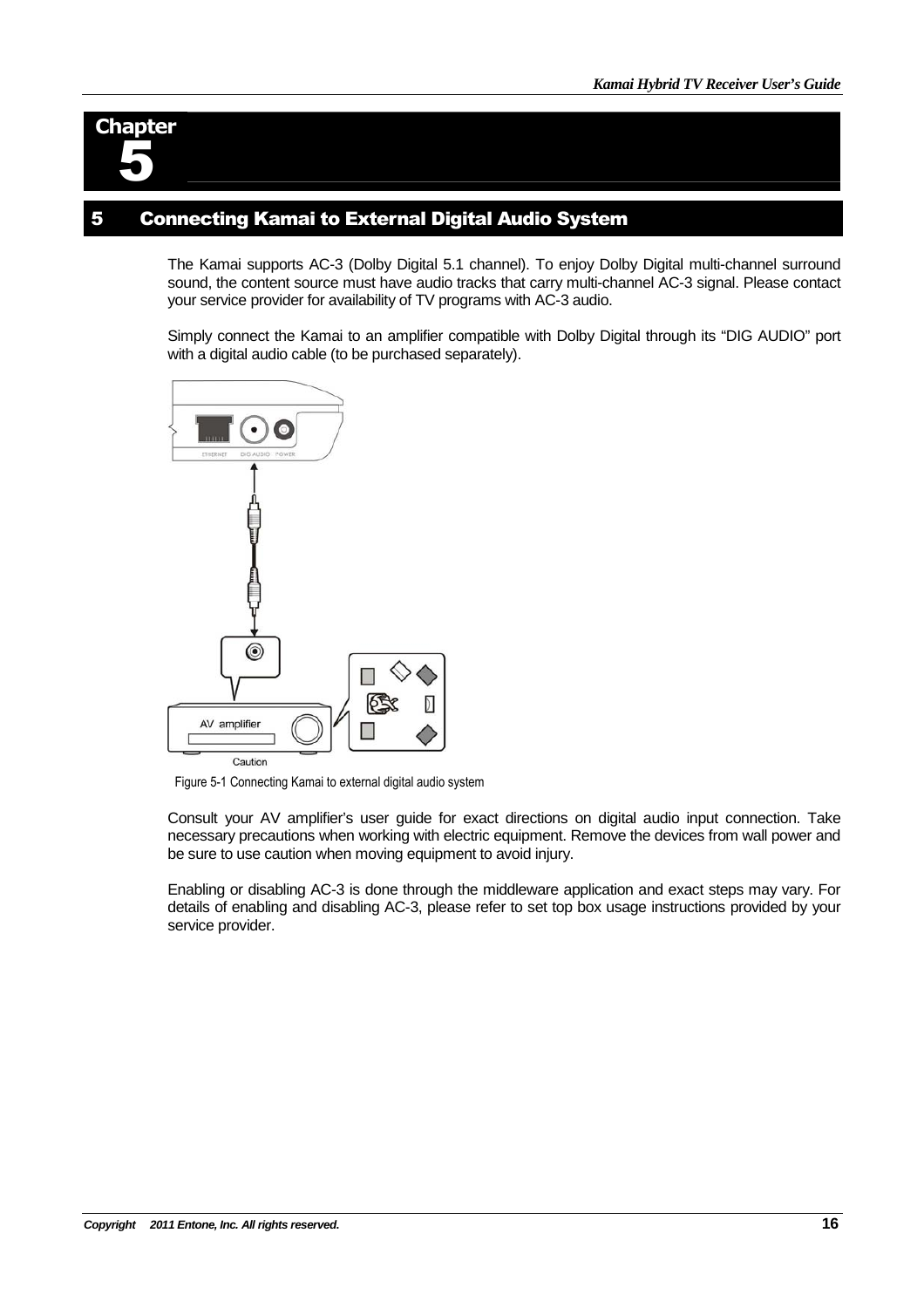## **Chapter** 6

## 6 Using Vertical Stand

A vertical stand comes packaged with Kamai so that it can be used to hold Kamai vertically.



Figure 6-1 Using Vertical Stand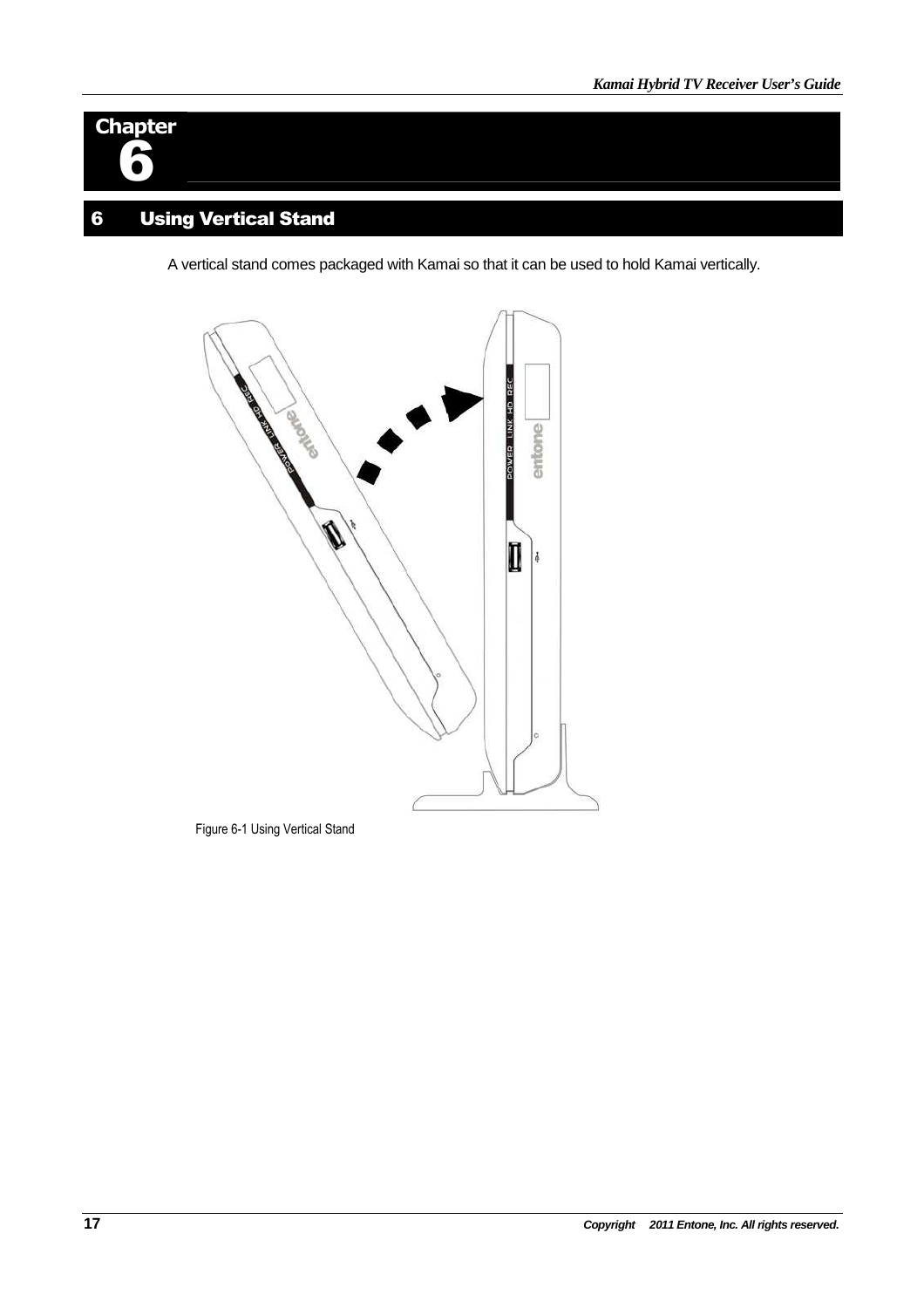

### 7 Powering-Up Kamai

Follow these steps to power up the Kamai:

1. Follow your TV/Network service provider's instruction to connect the Kamai to your network modem or network access unit using the Ethernet cable or built-in Wi-Fi module (optional).



Figure 7-1 Connecting Kamai via Ethernet connection



**NOTE:** Kamai can be ordered with built-in WiFi option that has internal Wi-Fi antenna.

2. Plug the socket end of the AC/DC adapter into the wall socket and the DC jack into the power connector on the Kamai.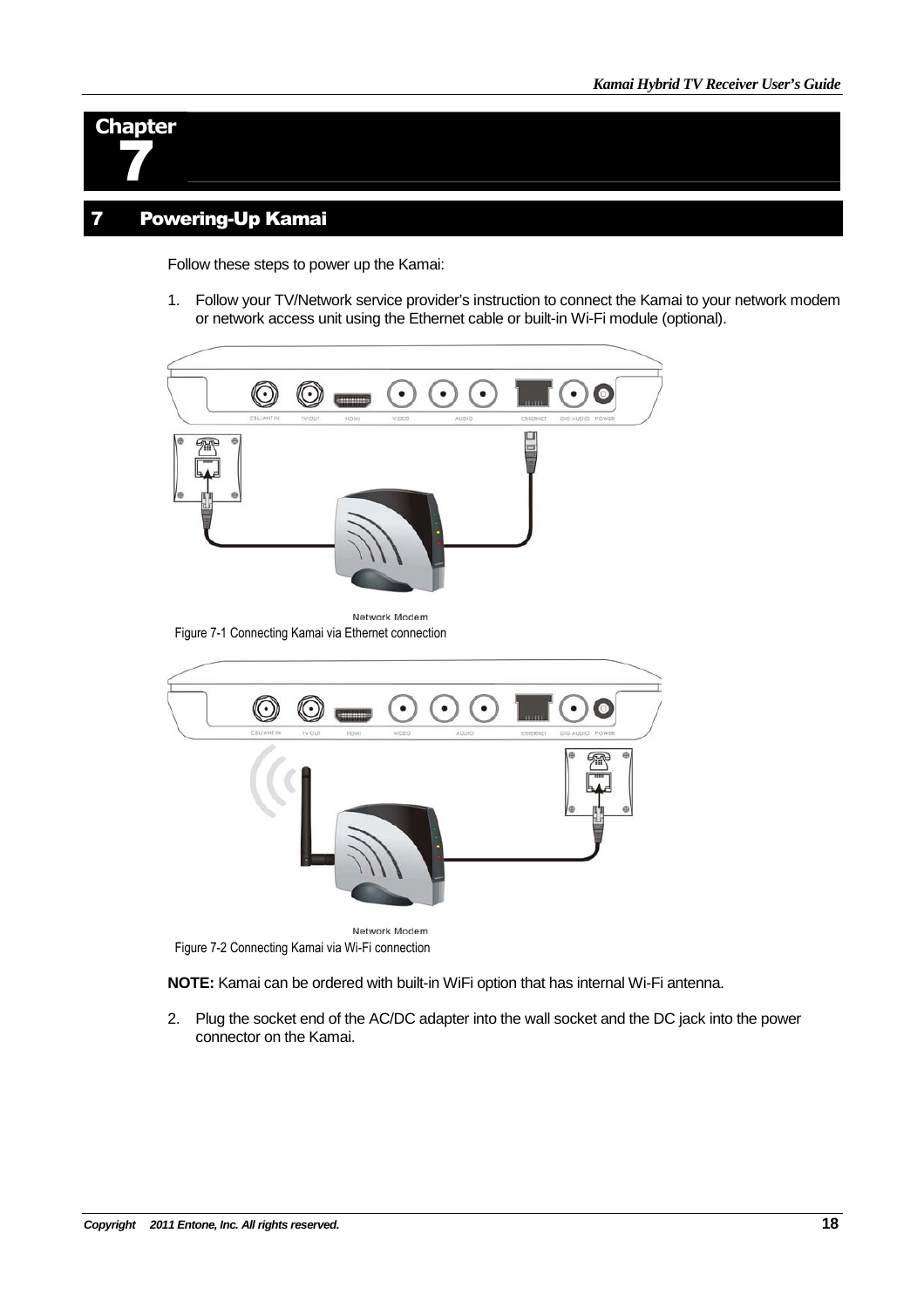- 3. The Kamai front panel power indicator will turn blue.
- 4. The "LINK" LED indicator will turn green.



Figure 7-3 Kamai Starting

5. Within 60 seconds, a splash screen will appear on the TV.



Figure 7-4 Kamai Boot-up Splash Screen

**6.** The total boot-up time may vary depending on your service provider's network condition.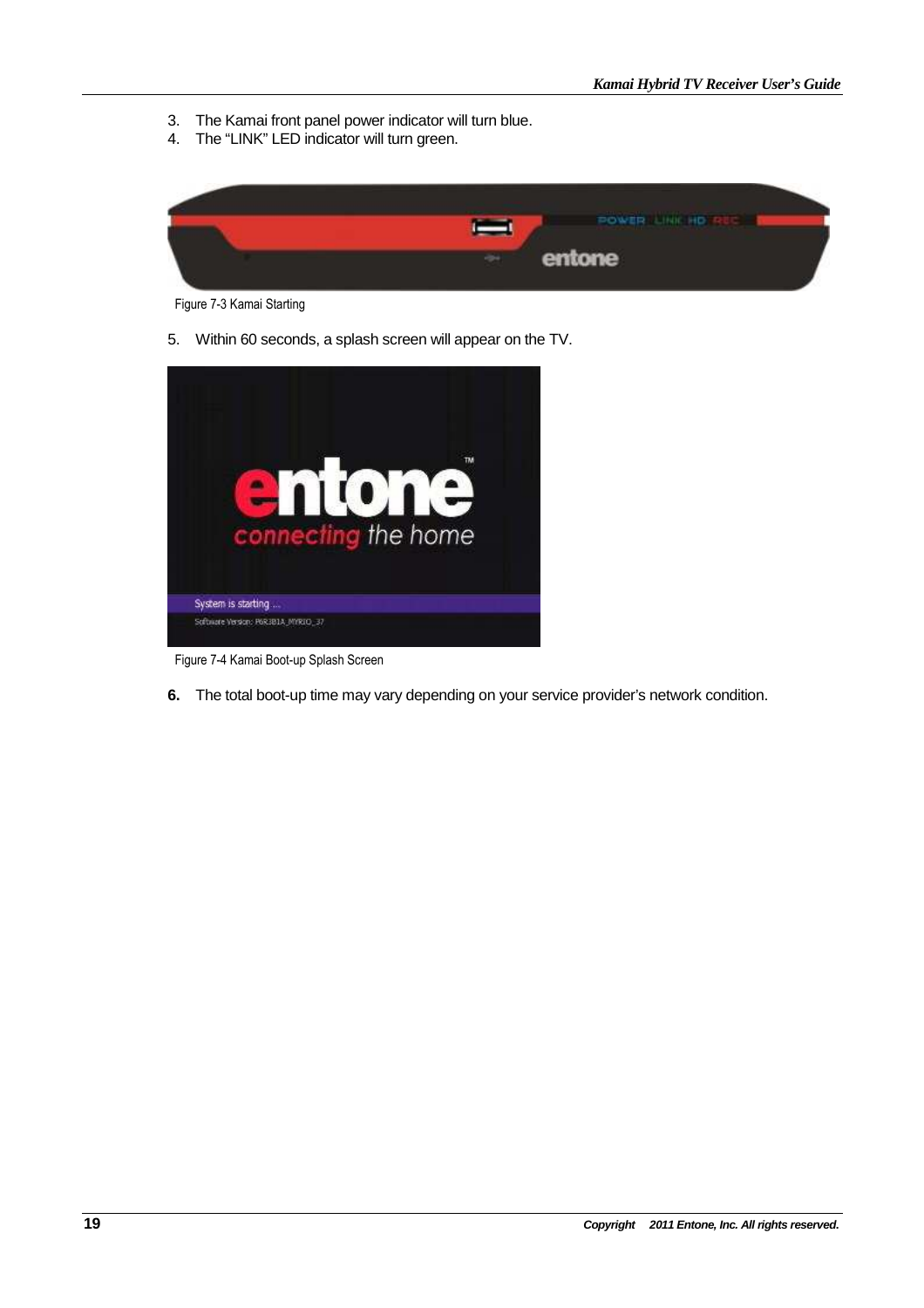

#### 8 Remote Controls

#### LOADING BATTERIES

The remote control comes with AA-size batteries, which needs to be installed when you first receive your system. When you replace old batteries, you should replace all of the batteries. Use batteries of the same kind, for example alkaline or carbon zinc, and do not mix batteries of different kinds. Alkaline batteries last longer than carbon zinc.

**WARNING:** Mixing old and new batteries or different types of batteries poses a fire hazard.

To load batteries to remote control:

- 1. Press down on the battery cover's top latch and slide the cover off.
- 2. If you are changing out batteries, take out all of the old batteries.
- 3. Put the new batteries in. Make sure you match the plus ( "+" ) ends with the plus markings on the battery case.
- 4. Slide the cover back into place.



Figure 8-1 Loading Batteries to Remote Control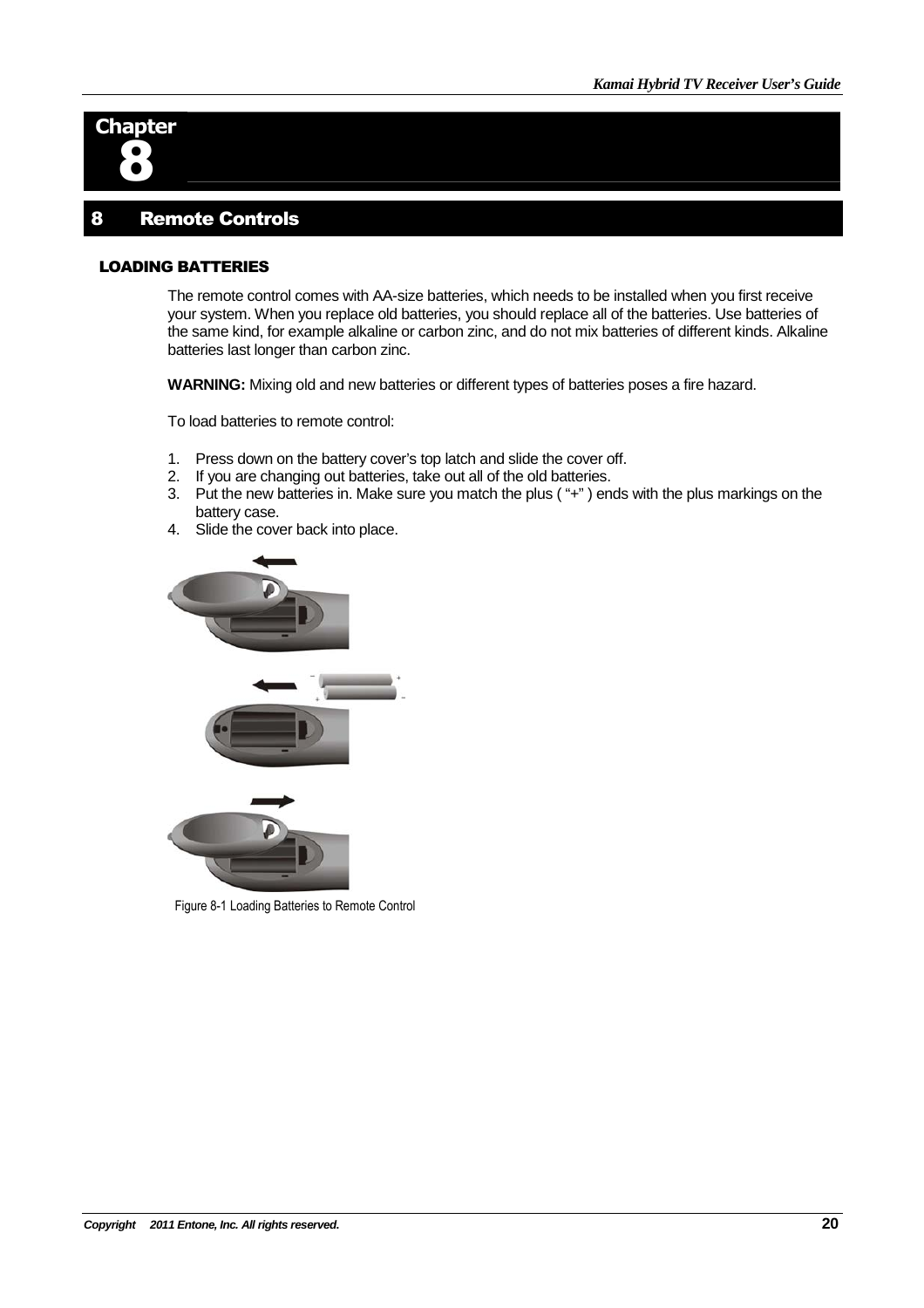#### CONTROLLING THE KAMAI USING IR

Kamai uses infrared (IR) to receive remote control signals. IR signals travel only short distances (40 feet or less), and cannot go through walls or other solid objects. You must point the remote control directly at the Kamai unit, with no objects blocking the line of sight to the front panel of the Kamai unit.



#### CONTROLLING YOUR TELEVISION AND OTHER A/V DEVICES

The Universal remote controls can also be used to control TVs and other A/V devices such as DVD players and recorders. The remote controls use infrared (IR) light signals to control other devices that the remote is programmed to control. IR signals travel only short distances (40ft or less), and cannot go through walls or other solid objects. You must point the remote control directly at these devices, with no objects blocking the line of sight.

For details of how to program the Universal remote controls and the supported devices, please refer to the Kamai Quick Reference Guide or URC 4 User's Guide.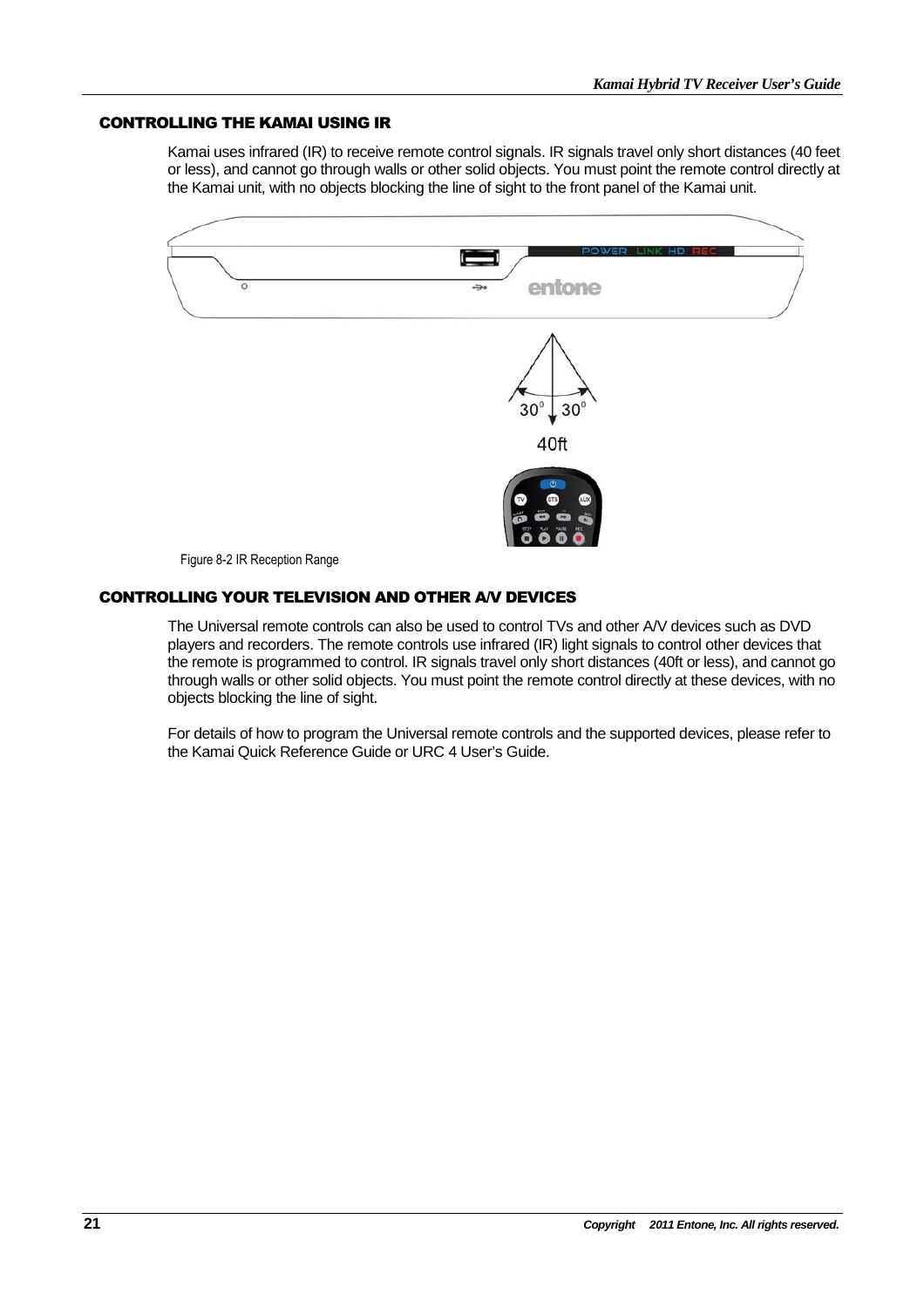

## 9 Specifications

| <b>Main components</b>      |                                                                  |  |
|-----------------------------|------------------------------------------------------------------|--|
| Decoder                     | Single decoder                                                   |  |
| Main CPU                    | MIPS 4380 class with FPU                                         |  |
| Memory                      | 256MB, 128MB NAND Flash                                          |  |
| Software                    | Real-time, multi-threaded embedded OS, Java Virtual Machine with |  |
|                             | MHP APIs, HTML 4.01 compliant browser with JavaScript 1.5        |  |
| <b>Remote Control</b>       | IR carrier frequency is 36KHz using RC6 protocol                 |  |
| <b>Graphics</b>             |                                                                  |  |
| Color                       | True-color OSD support (up to 1920x1080 pixels)                  |  |
|                             | Programmable OSD scaler, flicker filter                          |  |
|                             | Alpha blending over video                                        |  |
|                             | Picture in graphics with scaling                                 |  |
|                             | 2-D graphic accelerator                                          |  |
| <b>Audio and video</b>      |                                                                  |  |
| Video Input Formats         | High profile up to level 4.1 H.264/AVC streams                   |  |
|                             | High or main profile level 3.1 H.264/AVC streams                 |  |
|                             | VC-1 SP/MP and AP @ level 3                                      |  |
|                             | HD MPEG-2 4:2:0                                                  |  |
|                             | SD MPEG-2 4:2:0                                                  |  |
|                             | Still picture decode                                             |  |
|                             | MPEG4 P2 SP/ASP L5 SD Progressive/Interlaced                     |  |
|                             | DivX 3.11, 4.1, 5.x progressive and interlaced                   |  |
|                             | AVS1-P2 Jizhun profile level 6.0                                 |  |
| Video Output Formats        | NTSC-M, NTSC-J                                                   |  |
|                             | 480i/480p/720p/1080i/1080p output formats                        |  |
|                             | Macrovision 7.1                                                  |  |
|                             | HDMI with HDCP 1.2                                               |  |
|                             | Composite                                                        |  |
| <b>Audio Input Formats</b>  | AAC LC, AAC LC+SBR Level 2, AAC+ Level 2, AAC+ Level 4           |  |
|                             | Dolby Digital, Dolby Digital Plus                                |  |
|                             | MPEG I Layer 1, 2, 3 (MP3)                                       |  |
|                             | Windows Media Audio (WMA)                                        |  |
|                             | WMA pro                                                          |  |
|                             | AAC HE 5.1 decode plus DTS 5.1 encode SPDIF output               |  |
|                             | AAC HE 5.1 decode plus AC3 5.1 encode SPDIF output               |  |
| <b>Audio Output Formats</b> | S/PIDF output supports Dolby Digital, AAC, MPEG and DTS pass-    |  |
|                             | through, 24-bit PCM                                              |  |
|                             | Dolby Digital, AAC down mixed to 2 channel PCM analog stereo     |  |
|                             | MPEG (ISO/IEC-11172-3) down mixed to 2 channel PCM analog stereo |  |
| <b>Closed Captioning</b>    | EIA-608                                                          |  |
|                             | Captioning format - ATSC, SCTE                                   |  |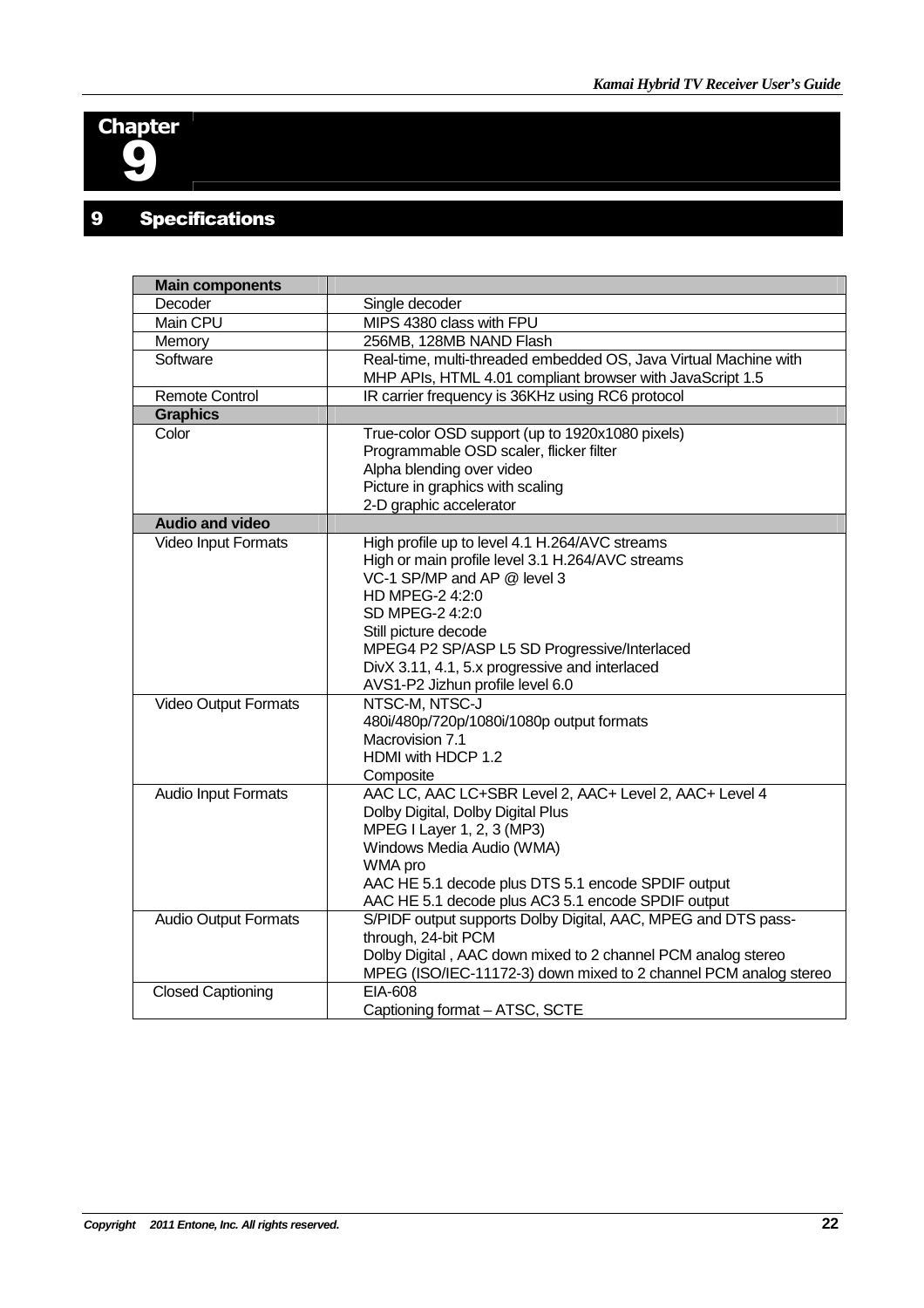| Connectors                | 1 x RF TV OUT F Type connector for 1 modulated channel |
|---------------------------|--------------------------------------------------------|
|                           | 1 x RCA COMPOSITE composite video output               |
|                           | 1 x RCA COMPOSITE composite audio output               |
|                           | $1 \times$ HDMI (HDMI 1.3)                             |
|                           | 1 x S/PDIF digital audio output                        |
|                           | 1 x USB (USB 2.0) connector                            |
| Tuner                     | Optional ATSC tuner                                    |
| <b>Network interfaces</b> |                                                        |
| Ethernet                  | Ethernet (10/100Base-T auto-sensing)                   |
| Home networking           | Optional 802.11n wireless                              |
| <b>Physical and</b>       |                                                        |
| mechanical                |                                                        |
| <b>Dimensions</b>         | 210mm x 150mm x 35mm (W x L x H)                       |
| Weight                    | $0.5$ kg                                               |
| Operating voltage         | 100-240V AC RMS                                        |
| Operating current         | 2.5A                                                   |
| Operating frequency       | 50/60Hz                                                |
| Output voltage, current   | 12V DC, 2.5A                                           |
| Operating temperature     | 10°to 35°C (50°to 95°F)                                |
| Relative                  | Humidity non-condensing                                |
| Regulatory compliance     | <b>CE</b>                                              |
| <b>Security controls</b>  |                                                        |
| Anti-Taping               | Macrovision (optional)                                 |
| <b>Parental Controls</b>  | Provided through middleware partner integration        |
| <b>External Adapter</b>   |                                                        |
| Model                     | FBP045-120S250J2                                       |
| <b>INPUT</b>              | 100-240 V ~ 50/60 Hz, 1.1 A max                        |
| <b>OUTPUT</b>             | $12V - 2.5A$                                           |

**NOTE:** Above specification for reference only.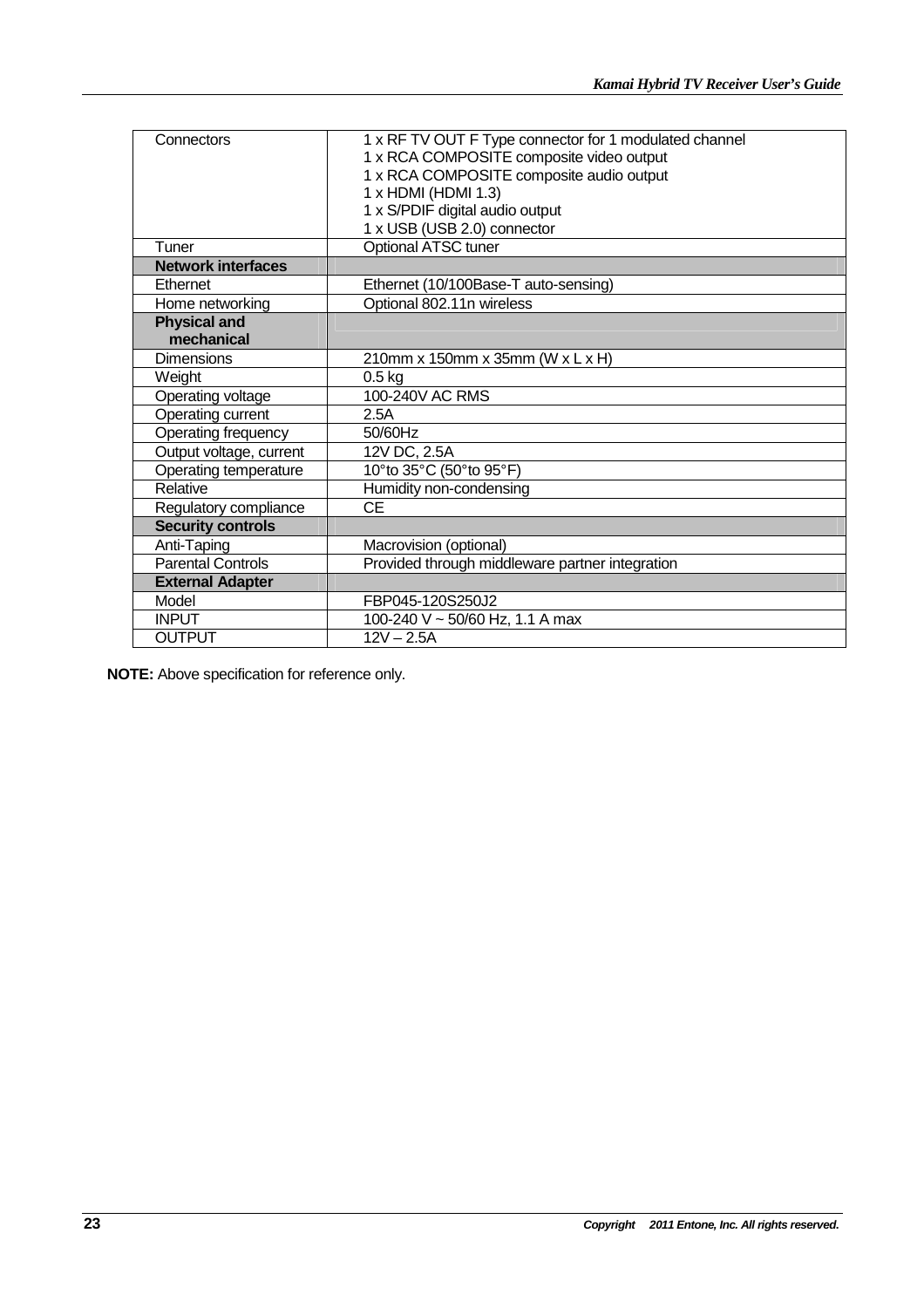

## 10 Troubleshooting the Kamai

This section describes some of the most common problems that might be encountered when installing Kamai, and the solutions to those problems.

| <b>Symptom</b>                                                                 | <b>Remedy</b>                                                                                                                                                                                                                                                                                                                                                                                                                      | Reference                                                   |
|--------------------------------------------------------------------------------|------------------------------------------------------------------------------------------------------------------------------------------------------------------------------------------------------------------------------------------------------------------------------------------------------------------------------------------------------------------------------------------------------------------------------------|-------------------------------------------------------------|
| Remote controls<br>do not work                                                 | • Check batteries are correctly loaded.<br>• Check that new Kamai remote control is<br>used.                                                                                                                                                                                                                                                                                                                                       | Section 8 - Remote<br>Controls                              |
| Remote controls<br>cannot control<br>the<br>programmed<br>devices              | • Device manufacturers may change their<br>device codes or no device code can be found<br>in the Universal Remote Control User's<br>Guide. Try searching the device code<br>according to the procedures listed in the<br>Universal Remote Control User's Guide.                                                                                                                                                                    | Kamai Quick Reference<br>Guide<br><b>URC 4 User's Guide</b> |
| Power indicator<br>at the front<br>panel not lit                               | The power supply to the box is probably not<br>working:<br>• Check that the AC/DC adapter is connected<br>properly to the DC INPUT connector.<br>• Check that there is power from the power<br>source.<br>• Make sure you have pressed the Power<br>button and that the Power indicator light is<br>green.                                                                                                                         | Section 7 - Powering-Up<br>Kamai                            |
| Stays on boot-<br>up splash<br>screen on the<br>TV for more<br>than 60 seconds | • Check that the ADSL cable is properly<br>connected between the ADSL connector and<br>the ADSL modem. The ADSL Link indicator<br>should be orange and steady.<br>• Check that the ADSL modem is properly<br>connected to the telephone socket.                                                                                                                                                                                    | Section 7 - Powering-Up<br>Kamai                            |
| Power indicator<br>turns blue; no<br>picture on the<br>TV                      | • Check that the video output connector of the<br>Kamai is properly connected to the input<br>connector of the primary TV.<br>• "TV OUT" (coaxial connection): the TV set<br>should be set to channel 3.<br>• Composite, Component or HDMI connection:<br>the TV set should be set to the correct input<br>mode for the signal.<br>• Component or HDMI connection: the<br>resolution selected in Kamai is supported by<br>your TV. | Section 4 – Connecting<br>Kamai to the TV                   |